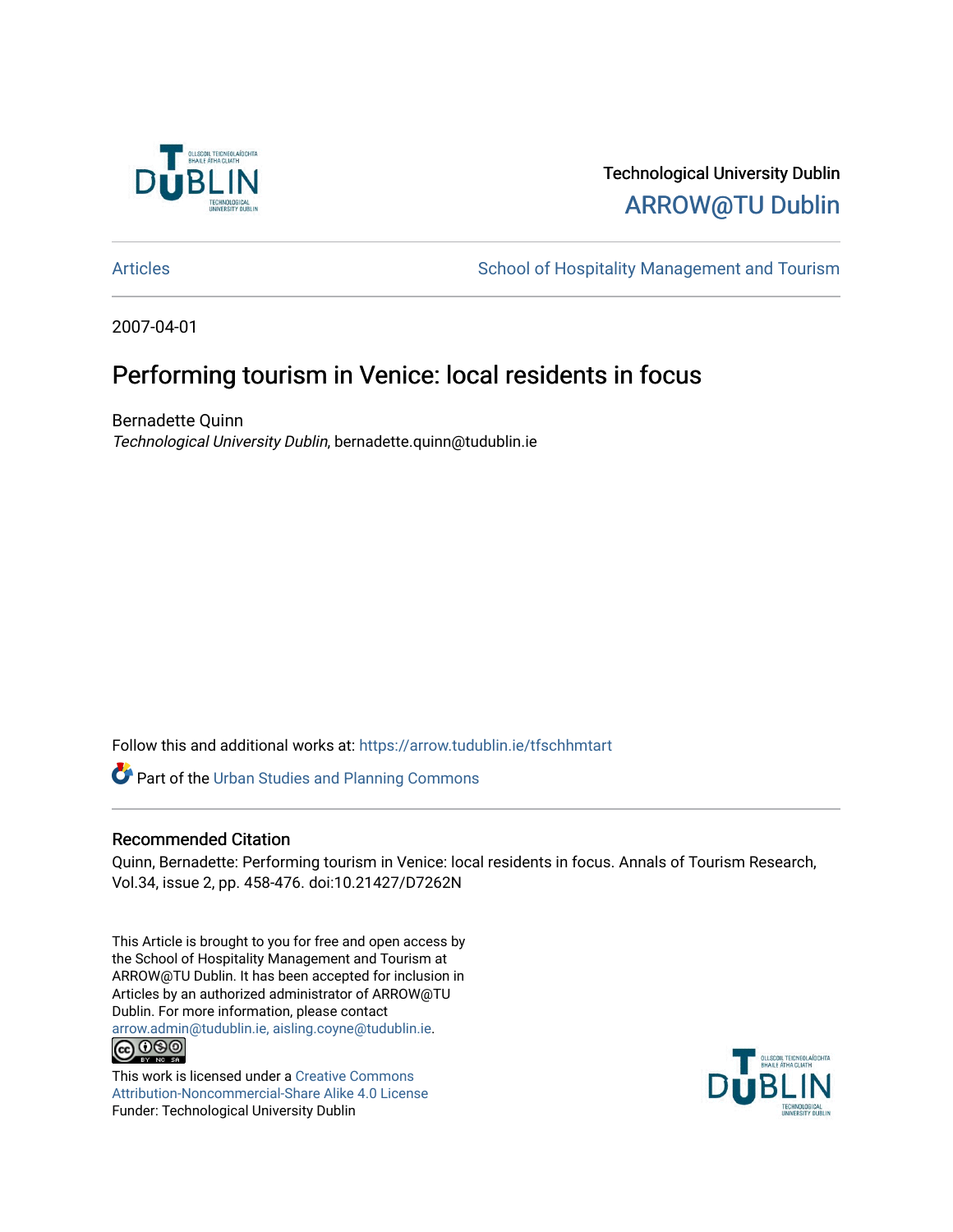PERFORMING TOURISM: Venetian Residents in Focus.

Bernadette Quinn

Dublin Institute of Technology, Republic of Ireland

#### Abstract

In contrast to the growing literature on tourist mobility as a performed art, relatively little attention has been paid to resident mobility in tourism places. This paper examines how residents encounter tourists using the concept of tourism as a performance. Drawing on the case of the historic city-centre of Venice, in north-eastern Italy, it explores the spatialities produced through the embodied practices of local movements. The paper found that local residents' movements demonstrated a marked degree of agency. It concludes by arguing that the concept of tourism as performance affords useful insights into how local residents are proactively and intricately involved in reconfiguring relationships and mobilities with and within tourism places.

Keywords: Mobility, Performance, Residents, Agency, Venice.

# Biosketch:

Dr Bernadette Quinn is a geographer currently lecturing in the tourism department at the Dublin Institute of Technology. Her research interests include tourism and cultural change, festivals and festivity, and culture-related urban regeneration. Her work has been published in such journals as Urban Studies, Social & Cultural Geography and Tourism Geographies. Bernadette.quinn@dit.ie. Dublin Institute of Technology, Cathal Brugha Street, Dublin 1, Ireland.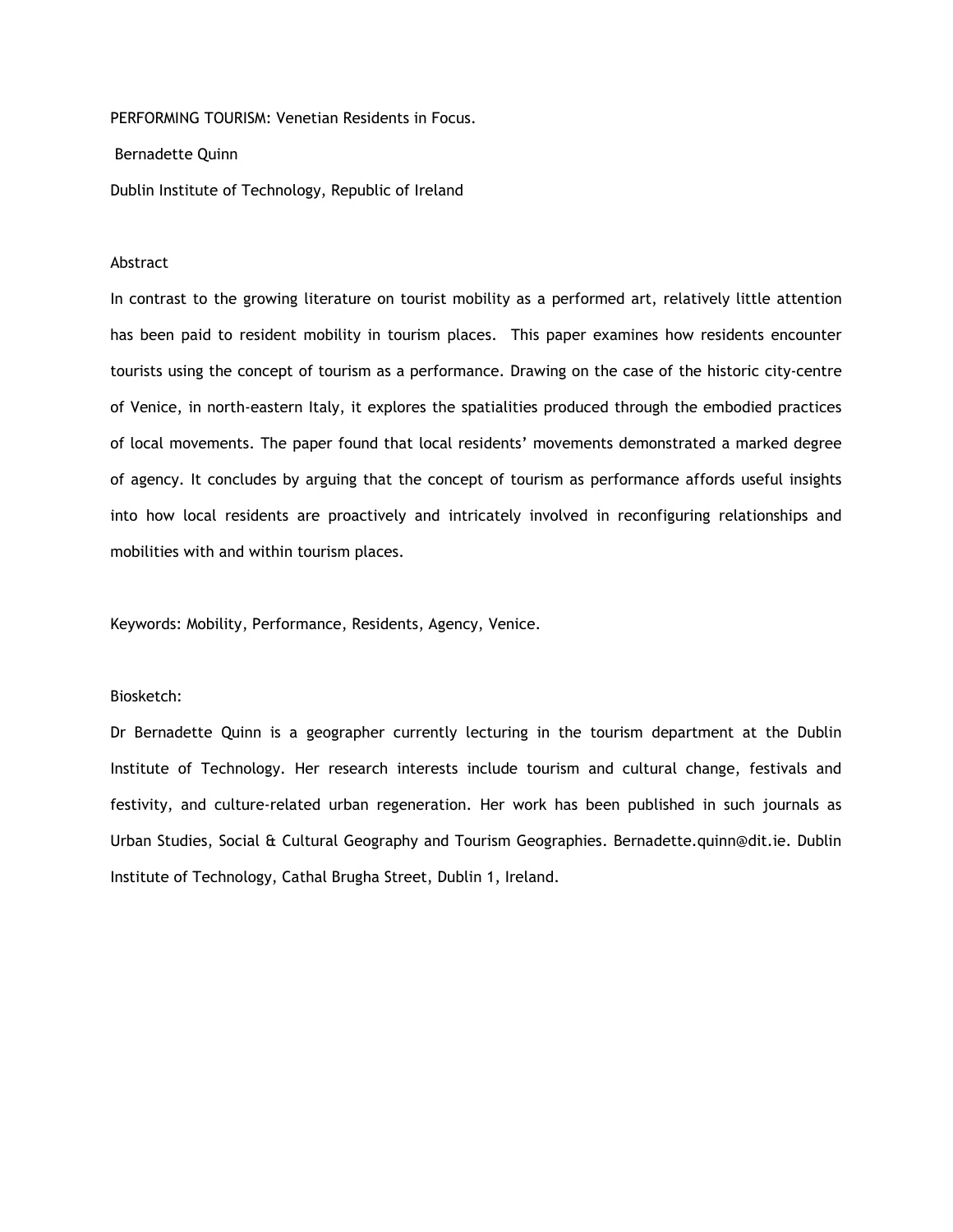#### INTRODUCTION

Globalisation undoubtedly underpins the centrality of travelling as a contemporary cultural practice. However, what Bauman (2000) describes as 'liquid modernity' is essentially a relational concept as according to Urry (2005), fixity/groundedness is always the counterpart of mobility. Yet it could be argued that this relational dimension is under-emphasised in the literature. As Morley (2000:427) notes, if images of exile, diaspora, time-space compression, migrancy and 'nomadology' abound in contemporary social theory, the concept of home, the obverse of all this hyper-mobility, often remains uninterrogated. This is problematic. As Clifford (1997: 44) notes, dwelling now needs to be reconceived, it is no longer simply the ground from which travelling departs and to which it returns. To cite Lury (1997), what is required is an awareness of the mutual interdependence of the travelling and the dwelling of both people and objects. Understanding this 'mutual interdependence' requires acknowledging that, everywhere, the nature of the local is being reworked by globalisation (Martin 2004). Understanding quite how that happens is a key research endeavour across many disciplines. For Sassen (2003:3), the relationality of globalisation is crucial and studying the global requires inter alia a focus on locally scaled practices and conditions articulated with global dynamics.

This paper focuses on the reworking of the local in tourism contexts. In particular, it focuses on the processes and practices implicit in the resident - tourist encounter. Following Joseph and Kavoori (2001), a fundamental hypothesis is that residents are not simply passive subjects that are acted upon in tourism contexts. Rather, it is argued that local populations who share their places with tourists are active in reconfiguring practices, relationships and mobilities with and within places. The paper illustrates its arguments with insights into how local people negotiate tourists in Venice in Northern Italy, one of the most international of all tourist destinations. Questions as to how the presence of tourists prompts locals to alter their ways of living, adopt deliberate strategies to accommodate tourists or contest the tourist presence in their place, are discussed.

#### PRACTICING AND PERFORMING TOURISM PLACES

The task of further understanding the processes and practices involved in tourism encounters can be advanced through the growing literature on practice and performance in tourism. For many researchers, the implications that new mobilities hold for informing practices in tourism places are best analyzed using the concept of tourism as performance (Bærenholdt, Haldrup, Larsen and Urry 2004; Coleman and Crang 2002; Edensor 2001). Coleman and Crang (2002:1), for example, suggest that instead of seeing places as relatively fixed entities, juxtaposed in analytical terms with more dynamic flows of tourists, images and cultures, researchers should conceive of them as being created through performance. According to Bærenholdt et al (2004), spaces should be understood as entities that are

2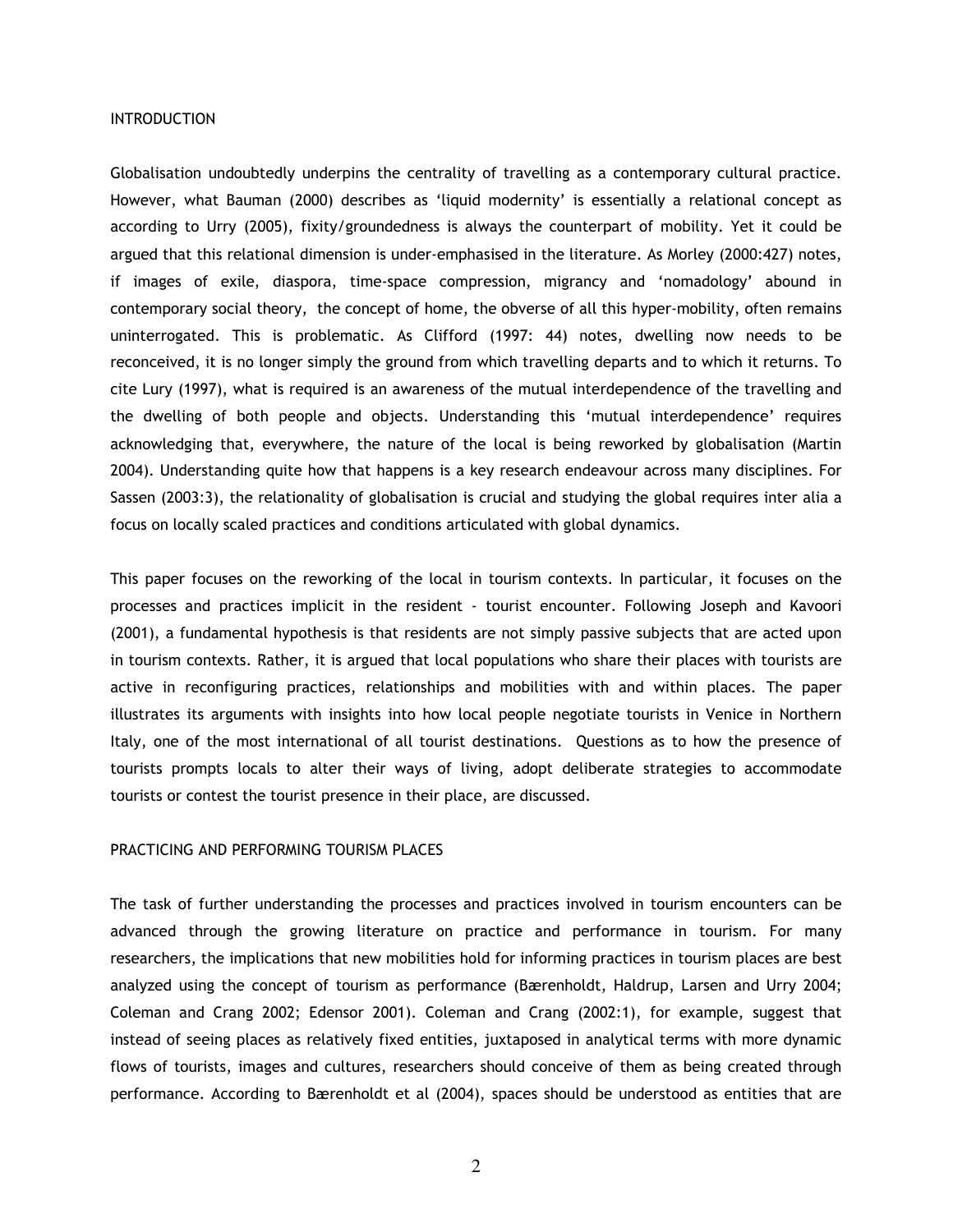practiced, performed or stabilized, rather than being simply passed through. These authors conceive of places as 'contingently stabilised sources of deeply held meanings and attachments', yet they argue that they must also be seen to be rooted in 'networks that enable particular embodied and material performances to occur' ( Bærenholdt et al:140).

Sheller and Urry (2004:1) write in a similar vein, arguing that tourism places are constantly being performed and constitute 'places in play: made and remade by the mobilities and performances of tourists and workers, images and heritage, the latest fashions and newest diseases'. These places 'in play' are said to materialise through the multiple mobilities and various performances that stretch in, through, over and under any apparently distinct locality (Bærenholdt et al 2004:145). Spaces are reproduced in this process, as tourists' movements are not incidental but rather are conscious ways of encountering and experiencing places and people (Haldrup 2004).

Adopting this theoretical stance means that place cannot be considered to exist separately from what happens in place. Places are fluid entities that change depending on the mobilities, performances and encounters ongoing among and between a range of actors at any given time. They are, in effect, multilayered phenomena, where different types of performances and encounters happen at multiple levels, among and between heterogeneous constituencies. Equally, tourism too is best thought of as a dynamic practice. Crouch (2000) argues that tourism is most usefully conceptualized as a process, an activity that continuously makes and re-makes images, experiences, economies, places, routines and practices. Both of these conceptual positions problematize some of the binary thinking that can be found in the tourism literature. Bærenholdt et al (2004), for example, fundamentally contest the dominant paradigm which assumes a clear distinction between tourists and the destinations that they visit. This, in consequence, represents a critique of the dichotomy between hosts and guests that commonly informs tourism research. Instead, it requires researchers to acknowledge and conceptualize the complexities and heterogeneity present within tourism places.

The mobility paradigm emerging within the tourism literature has highlighted how complexities of networking, encountering and exchanging are central in explaining the continuous shaping and reshaping of place. Yet, the literature to date has often preferred to problematize complexity by focusing on tourists alone. Both Sheller and Urry (2004) and Bærenholdt et al (2004) acknowledge that the performances of 'hosts' contribute to the dynamism of place. However, they simultaneously stress the special importance of 'guests'. A key argument here is that local residents are equally implicated in the performance processes ongoing in tourism places every day. If tourism performance is to be appropriately conceptualized, then understanding how locals are implicated in complex ways of encountering, negotiating, controlling and contesting the presence of tourists is as important as understanding the roles played by tourists. This paper thus follows Mordue (2005) in suggesting that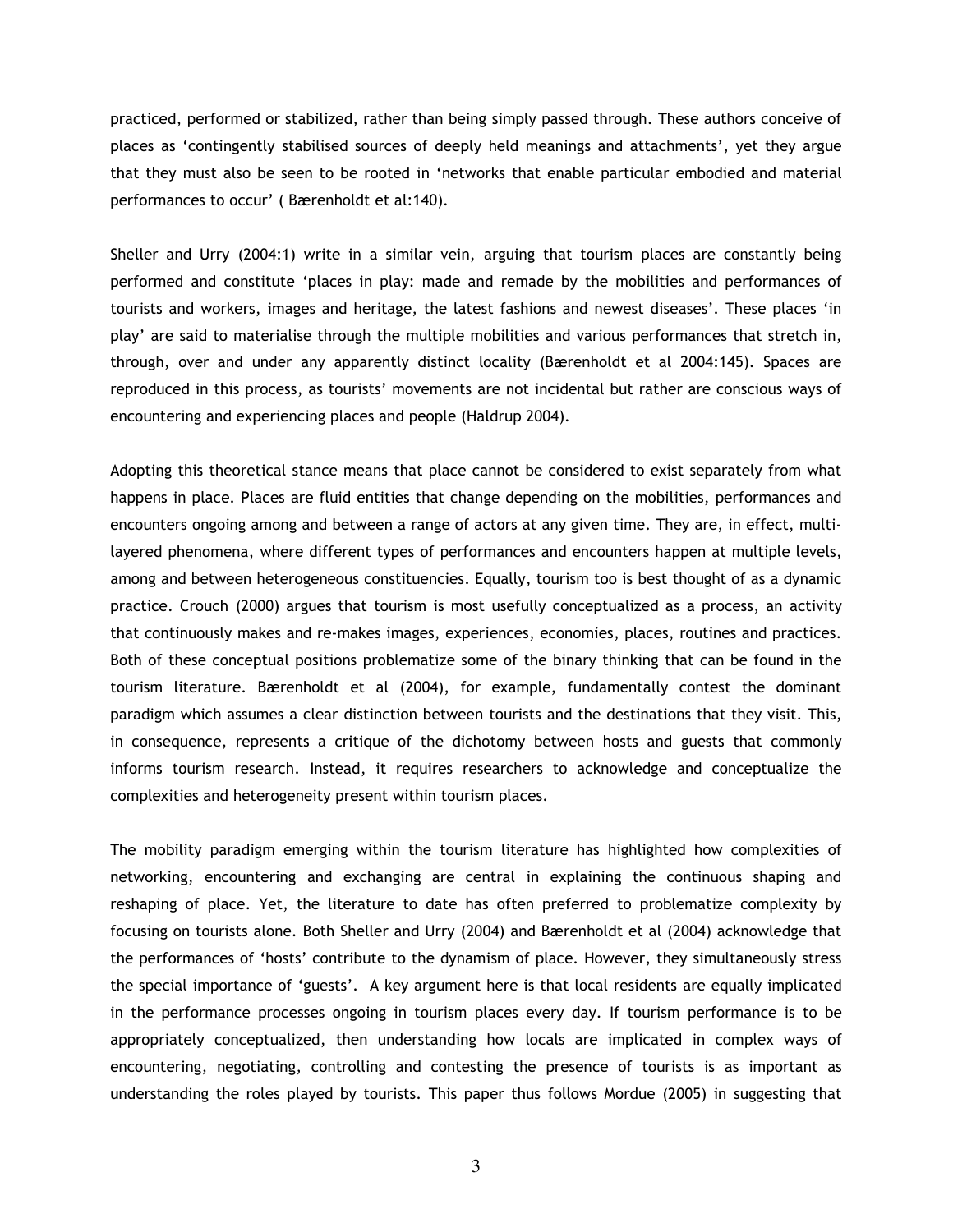considering how locals encode and enact performances that compare and compete with tourists occupying the same space constitutes a fresh and important analytical approach.

#### Analyzing local performances

Residents have been of major interest to tourism researchers studying tourism contexts. The literature on resident attitudes to tourism, for example, has been described by McGehee and Andereck (2004) as one of the most systematic and well-studied areas of tourism. It is strongly theorized, drawing in a majority of cases on social exchange theory, and very well advanced in its task of explaining how and why residents favor/disapprove of tourism development. The literature conceptualizing residents' active engagement with tourists or with tourism development processes, is less extensive but growing. A predominant trend within this literature has been a move away from the "earlier formulations of 'hosts' and 'guests' that assumed that 'us' and 'them' were clearly differentiated in tourist encounters" (Abrams and Waldren 1997:5). Recent research (Waldren 1997, Mordue 2005) emphasizes how the heterogeneity of resident groups is a major source of complexity and argues that the label 'local' does not represent an undifferentiated social or ethnic community. Rather, it is shown to be associated with highly nuanced relations of power in ways that disrupt simplistic resident / tourist dualisms.

Tucker's (1997) work in Göreme, Turkey, for example, discusses how local people, in representing both themselves and their place to visitors, variously accept, resist and control tourists' engagement with their lives. Elsewhere, Joseph and Kavoori's (2001) research on hosts discusses how discourses of resistance to tourism are used by locals to adapt to tourism-driven cultural change in a Hindu pilgrimage centre in Pushkar, India. While these studies are conceived without reference to performance as such, they clearly detail how oppositional practices to tourism in particular places assume many of the attributes of political theatre. In the latter case, the authors describe how forms of rhetoric drawing on social tensions, religious beliefs and political ideals enable community residents to vent their grievances about the tourism industry through such practices as writing slogans on walls and condemning the government for failing to act appropriately (Joseph and Kavoori 2004:7). These actions enable the local population to continue to partake in tourism while simultaneously appearing to be markedly opposed to the cultural changes being wrought in the process. There is an obvious ambiguity in the agency consciously enacted by the locals in this study which hints at the complexities at issue in tourism encounters. The question of ambiguity also arises in Ridler's (2004) work on the Ferragósto celebrations in the Italian Alps. He clearly describes how locals engage in the celebrations as a way of 'articulating who they are ... not only with regard to a tourist audience, but in relation to locally contested senses of place and selfhood' (2004:3). He concludes by suggesting that public performances for tourism may have as much to do with publicly differentiating individual and collective senses of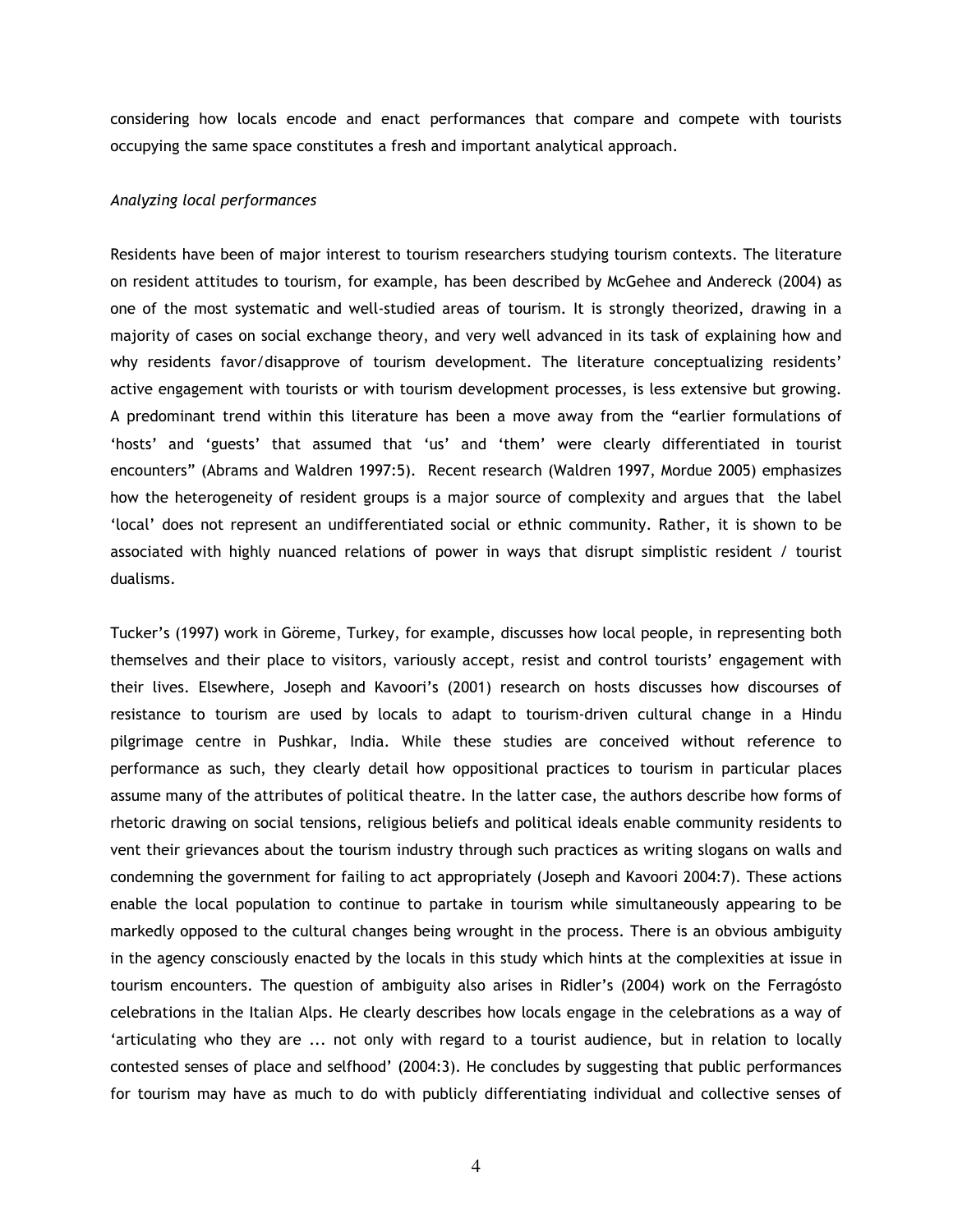identity in the local arena as with communicating with tourist audiences. The idea of local agency again comes through in Tucker (1997) when she demonstrates how local people, particularly local entrepreneurs, are able to 'condition' tourism in Göreme in their own way. Empirically-grounded studies such as these support Meethan's (2001) argument that localized forms of knowledge are informed by interaction processes comprising both internal and external dynamics. They further support Cheong and Miller's (2000) theoretical position that local populations can exercise considerable power over tourism development by either endorsing it or resisting it, or by 'controlling the behavior of tourists in subtle but effective ways (2000:382).

#### The case of Venice

Venice, located in north-eastern Italy, is a useful site for analysis in this regard. Venice's place in the European tourist imagination is unrivalled. As Cosgrove (2003) suggests, it has long been a focal point in the evolution of Europe's heritage landscape. The city is recorded as having had official tour guides since 1204 and as early as the 15th century official guides were to be found at key city sites, interpreting and changing money for foreign tourists. By this time, guided tours of a number of sites in the city, including the Arsenale, the glass-making works at Murano and the Doge's palace were also available (Burke 1987:188). Until the 17th, the practice of receiving tourists, displaying the city's wonderful heritage and consolidating an international reputation as a city unparalleled for its beauty, its pleasures and its majesty was very much a consequence of the city's great power as a trading and manufacturing centre. By the mid 17th this began to change and gradually, the city's economic dominance, founded on trade and manufacturing, started to fade. According to McNeill (1974:24), Venice's urban economy from then on came to depend very largely on the city's role as 'a pleasure ground'. According to Zanetto (1986), tourism has been a central part of Venetian culture and society since at least the 18th century. Initially, it functioned as a 'must see' destination for the aristocracy making their European Grand Tour and its role, as such, is well documented (Cosgrove 2003; Redford 1996).

By the mid 19th century Venice had become for most people a tourist city (Cosgrove 1982:46). Early in the post war period, tourist flows into Venice began assuming unprecedented proportions. In 1952 more than 500, 000 tourists spent 1.2 million bed-nights in the historic city-centre of Venice. By the mid 1990s, the city was hosting 7 - 8 million arrivals (Montanari and Muscara 1995). Crucially, however, by the mid 1990s, the number of tourists staying in the city was being far outstripped by the presence of excursionists. By 1999, arrivals had reached 12 million or approximately 100,000 each day during the peak season and by 2002, it was estimated that of the total tourist population, some 80% were daytrippers (Van der Borg 2002). These figures represent an exceeding of the city's tourism carrying capacity by some two million tourists annually (Van der Borg, 2002). Over time, the ratio of tourists to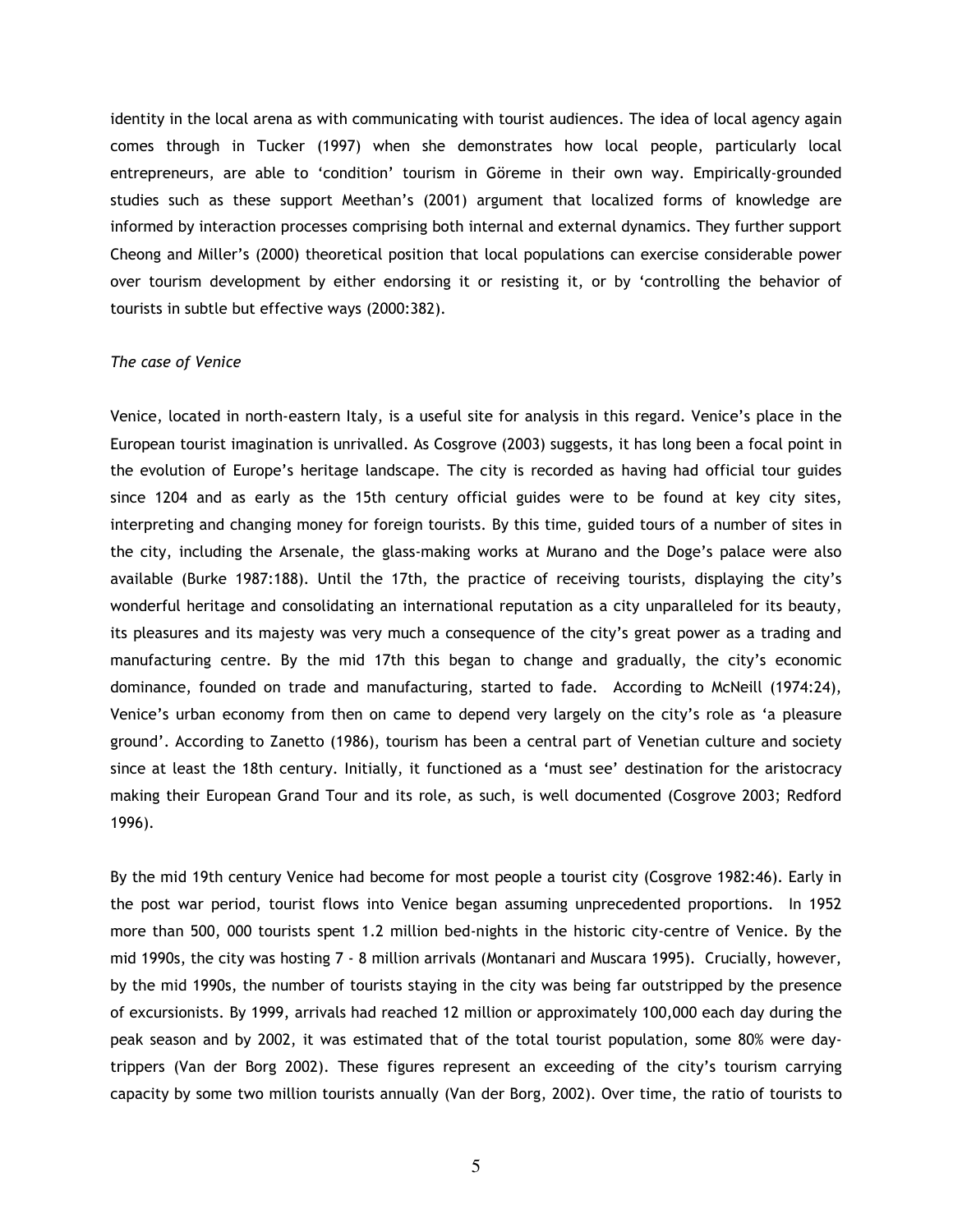residents in the historic centre has risen from 6.46 in 1951 to 45.53 in 1995. If excursionists are taken into account, the latter figure increases to 89.4 for 1995 (Van der Borg and Russo 1997). As these authors show, this ratio far exceeds that experienced in other leading European cities such as Bruges, Salzburg, Florence or Oxford. The unique geography of the historic city-centre, a 700 hectares clustering of islands in the lagoon, further adds to the complexity of the situation. Vehicular movement is restricted to water. Large water-craft navigate the canals that dissect and surround the land mass, while smaller craft transport people and goods along and across the numerous smaller rios. Otherwise, movement is pedestrian.

#### Figure 1

There is now ample evidence to argue that tourism in effect, has taken over the historical city of Venice. Demographic statistics point to the persistent hemorrhaging of the city's population since the 1950s (Costa and van der Borg 1993; Montanari and Muscara 1995; Van der Borg and Russo 1997), as people have moved onto the mainland, consequent on the overwhelming predominance of tourism and its 'crowding out' effect on the local economy (Russo 2002; Zanetto 1986, 1998). Rising house costs, the difficulties of finding employment outside of tourism and depreciation in the quality of life because of congestion and over-crowding in public spaces, transport and other services, have meant that 100,000 have moved from the historic city-centre to the mainland part of the city (Zanetto 1986). In 1950, the population of the historic city centre stood at 184,000. By 2000 it was less than 70,000. The historic city's population continues to decline at a rate of some 0.5% per annum (Russo 2002).

Not only has the city's population contracted sharply, it has also lost a good deal of its social complexity, becoming increasingly skewed towards older, socially elite cohorts. The average age of the city-centre population is close to 50 years, some 10 years higher than that in the mainland part of the city. Similarly, the socio-economic status of the city centre population is higher and more homogeneous than that of its mainland counterpart (Zanetto 1998). The demographic, social and economic changes evidenced in available statistics have prompted researchers to conclude that the historic city-centre of Venice has in fact been overwhelmed by tourism and that it is now malfunctioning in the extreme.

When Turco and Zanetto (1983) surveyed Venetians about the problems facing the city, they found that the problems posed by the presence of tourists were perceived to be more onerous than the risk the city faced from periodic flooding. Later in the 1980s, Zanetto (1986) posited local residents vying for space in the public domain and on the city's transport networks. Since then, tourist arrivals, and particularly, excursionist arrivals have surged (Costa and Manente 1996, van der Borg and Russo 1997). Russo (2002) notes that the overnight tourist: resident ratio can reach a peak of 50:1 in the historic core. When excursionists are included, this ratio increases to 175:1. Faced with tourists who consider it

6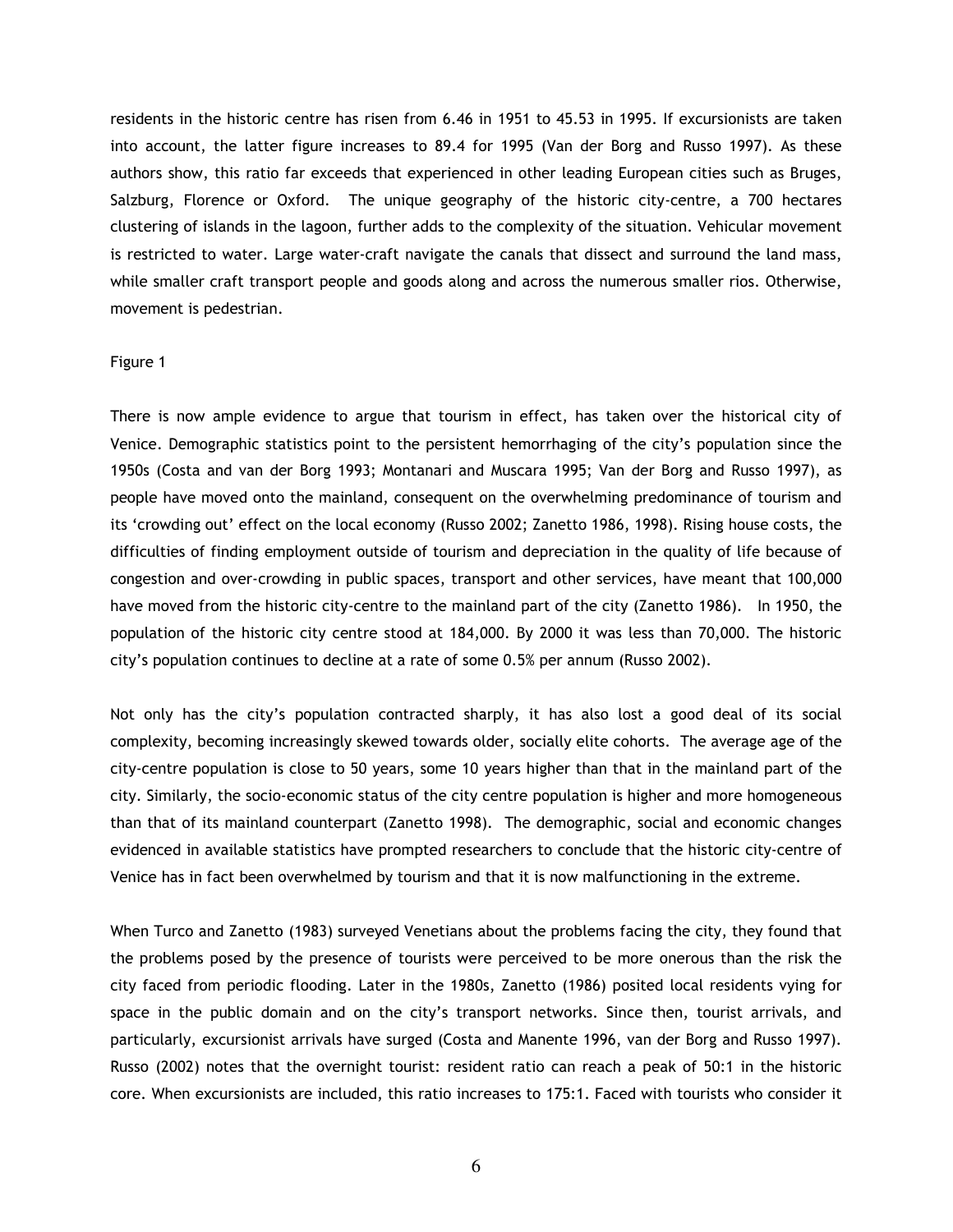appropriate to wear bathing attire in the city, to picnic on the steps of churches and to block pedestrian routes to get a good photograph, the Venetian feels that he/she has become part of a minority culture or folklore group, living in a sort of Disneyland (Cosgrove 2003; Zanetto 1986:120).

Not surprisingly, the city is said to have developed a love-hate relationship with tourism, with two groups in continual conflict: one living off tourism, the other in spite of it (Costa and van der Borg 1988). Surprisingly, only a relatively small number of those employed in Venice earn their living from tourism (De Rita 1993, Van der Borg and Costa 1997). Equally surprising is the fact that little if any work has been undertaken on local perspectives on tourism encounters (interview with Mara Manente, Centro Internazionale di Studi sull'Economia Turistica, 2002).

While the extremes in the situation make it tempting to concur with the interpretation outlined above, the new mobility paradigm discussed earlier prompts some re-analysis. This new paradigm contests the distinction drawn between tourists and the destinations that they visit (Bærenholdt et al 2004), arguing instead that what is at issue is a complex relationality of places and peoples connected through diverse performances. If this is the case, then Venice as a place becomes inseparable from its tourism function. Given Venice's centuries old engagement with tourism, this is profoundly the case. Those Venetians, who reside in the historic centre, by definition, reside in ways that inherently embody encounters with tourists. To live in Venice is to live with tourists. Living with tourists, according to the work of Bærenholdt (2004), Coleman and Crang (2002), Crouch (2000), Edensor (2001) and others is about performing a series of roles, sometimes multiple roles simultaneously, depending on varying contexts. The empirical case reported below seeks to identify and analyze these performing roles by examining how local residents perform encounters with tourists 'on the ground'.

# Study Methods

The data for this study were gathered over a period of 9 months in 2001 – 2002. Most of the data presented here were gathered through a survey of local residents of the historic city-centre of Venice undertaken in February 2002. A total of 158 local residents, who live in Venice on a year-round basis were surveyed in public places using a structured questionnaire that employed a combination of brief, close-ended questions and more probing, open-ended questions. The former were designed to gather relatively simple, factual information. The latter were designed to allow respondents to detail and elaborate their views, and to explain and comment on their mobility and lifestyle patterns. In a majority of cases, respondents availed of the opportunity to talk in detail, often giving lengthy answers to questions. In consequence, the survey, which took approximately 20-30 minutes to administer, produced rich qualitative data. Comments and responses from respondents are quoted in detail in the following sections of the paper. The survey used a stratified random sample to represent the age and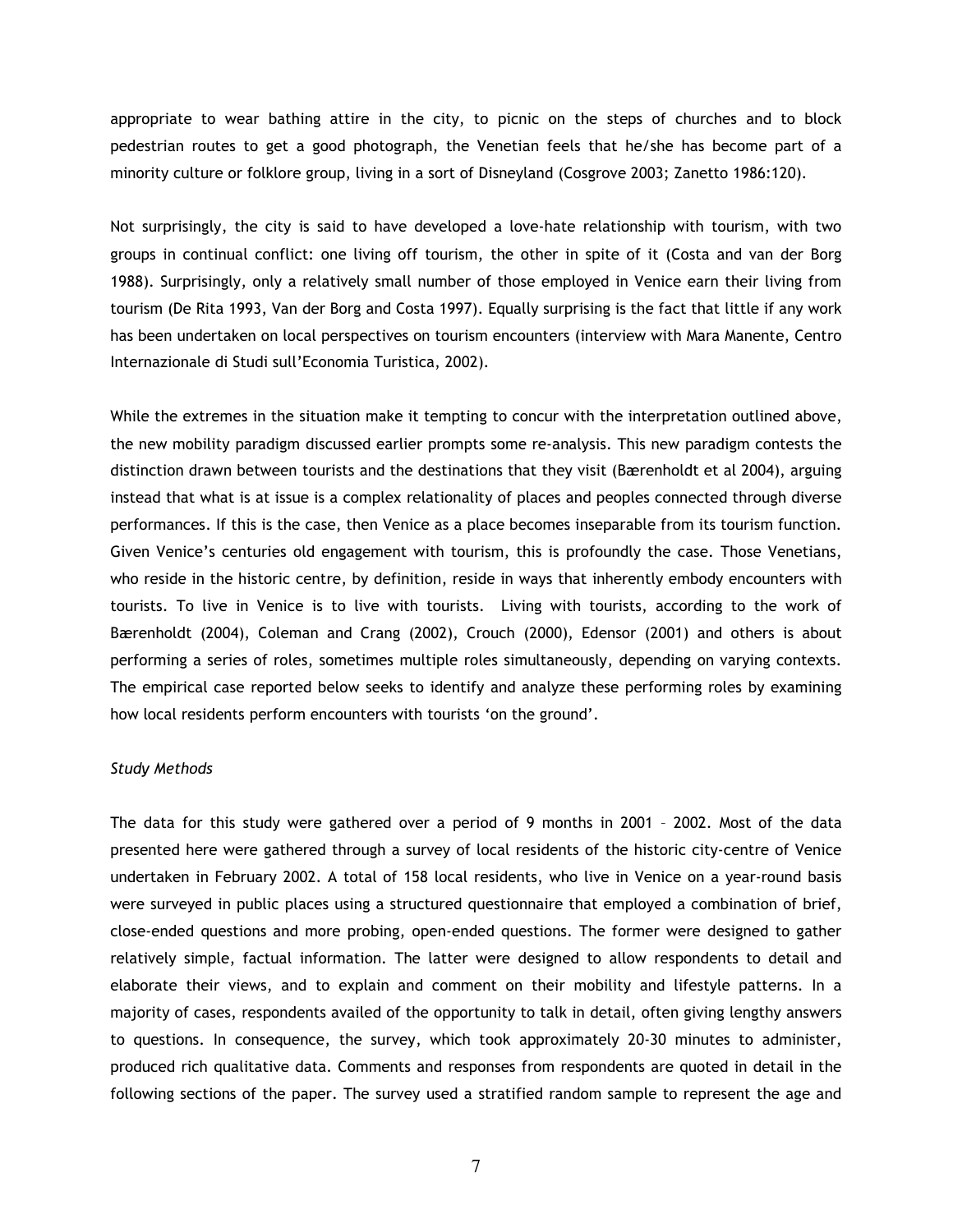gender distribution of the historic-centre population. The surveys were administered in residential districts throughout the city at times that stretched from week-days to week-ends and from mornings through to early evenings. They were administered by native Italian speakers, all of whom were MSc students registered on a tourism programme at the University of Venice.

Further data was gathered through a series of semi-structured interviews conducted with a range of tourism academics, local authority officials, tourism board personnel and tourism policy-makers in the city, identified through purposive sampling.

Given the central position adopted in this paper, i.e. that residents are not simply passive subjects who are acted upon in tourism contexts, but instead are active performers engaged in reconfiguring practices, relationships and mobilities, it is important to acknowledge the performative nature of the survey interviewing process so central to this study. The knowledge produced through this research must recognize the ability of each respondent to exercise control over both the quality and the quantity of the information shared. Undoubtedly this has been the case in this study. Some respondents were relatively more forthcoming, animated, cautious, or interested than others. Some were relatively more conscious of performing the role of 'resident' in a city which happens to be one of the most visited cities in the world. Recognizing this fact is demanded by the theoretical underpinnings of this type of research. So too is acknowledging that the study's findings must be interpreted in this light.

It is also important to acknowledge the unavoidable possibility that what interviewees say they do may be different to what they actually do. Much of the knowledge purportedly produced here is about people's mobilities, but more accurately, it is about people's reported mobilities. This is a methodological problem that is difficult to overcome, but it is at least important to assert awareness of its existence and to interpret the findings in similar vein.

## Performing encounters with tourists

The first part of the survey questioned respondents on their involvement with tourism. Almost 28% of the sample described themselves as being economically dependent on tourism. Eleven per cent was in continuous and direct contact with tourists and dependent on tourism for a living. The remaining 17% were in regular and direct contact with tourists and derived some income from tourists. This proportion of the sample included people directly employed in tourism, but also those employed in closely related supply sectors as well as business and property owners. A further 62% of respondents claimed to have no relationship with tourists other than to encounter them around the city. The remaining 10% described themselves as owning businesses that had no contact with tourists. It seems surprising to report that 62% of residents claim to have no economic relationship with tourism in a city so closely associated with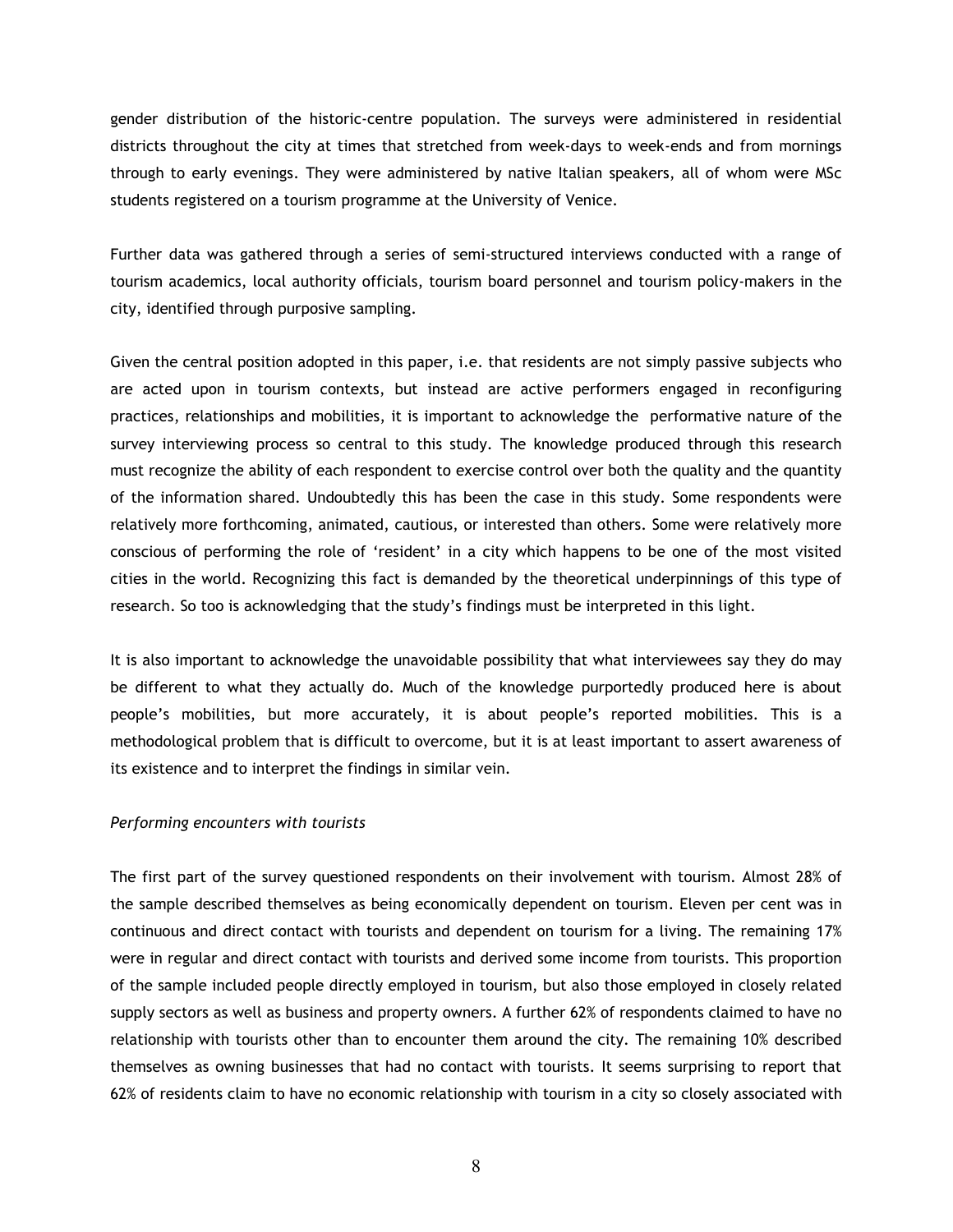the industry. Yet, it is in line with findings from earlier research (De Rita 1993, Van der Borg, and Costa 1997), both of whom also note that only a relatively small number of those in Venice actually earn their living from it.

Three questions were used to probe if and how the presence of tourists in the city influenced residents' lifestyles. The first was a close-ended question that simply posed the question: does the presence of tourists in the city influence your lifestyle? Clearly, for the 28% economically involved in the industry, tourism plays a major role in their lives. When asked whether the presence of tourists in the city influences their lifestyles, almost identical figures, 70.6% and 70.4% of those dependent and partially dependent on tourism said yes. Somewhat surprisingly, the responses of residents not economically involved in tourism differed little. Some 62.5% of non-tourism business owners said that their lifestyle was affected, as did 68.8% of those who claimed to have no economic dependency on tourism. Thus, the degree of economic dependency on tourism does not seem to greatly influence the extent to which the presence of tourists affects residents' lifestyles. Rather it seems that for a majority of residents, regular encounters with visitors are multiple and frequent. It is interesting to note that this finding contrasts with the study's findings on residents' attitudes to tourism. Reported in detail at a later stage in the paper, the survey findings revealed that attitudes to tourism did vary markedly relative to respondents' economic dependency on tourism.

The general question as to how the presence of tourists in the city influenced residents' lifestyles was then investigated further through an open-ended question which asked respondents to elaborate what they meant when they said that the presence of tourists did/did not influence their lifestyle. It was then further explored through a number of more specific questions designed to identify how tourism affects how residents 'live' in the city.

Just over 89 respondents elaborated on what it meant to say that the presence of tourists influenced their lifestyle through open-ended responses. The types of influences identified in the responses were grouped into the following categories: time-space mobility, general comfort/ease of living with tourists, and income and employment. It was individual mobility in both time and space that was most affected. Sixty nine respondents explained how their mobility was consistently compromised because of the tourist presence. These constraints were experienced in the public transport system and in public spaces more generally. Repeatedly, respondents said that they could not use the vaporetti (the boats which comprise the city's water-based public transport system) because they were 'always full of tourists', 'over-crowded' and subject to delays because of the tourist pressure on the system. People spoke of 'being late for work because the vaporetti are always full and you have to wait for the next one', and of 'having to take an earlier one to get to work on time'. By way of response, respondents tended to confine their usage of the vaporetti to certain times, or to avoid public transport altogether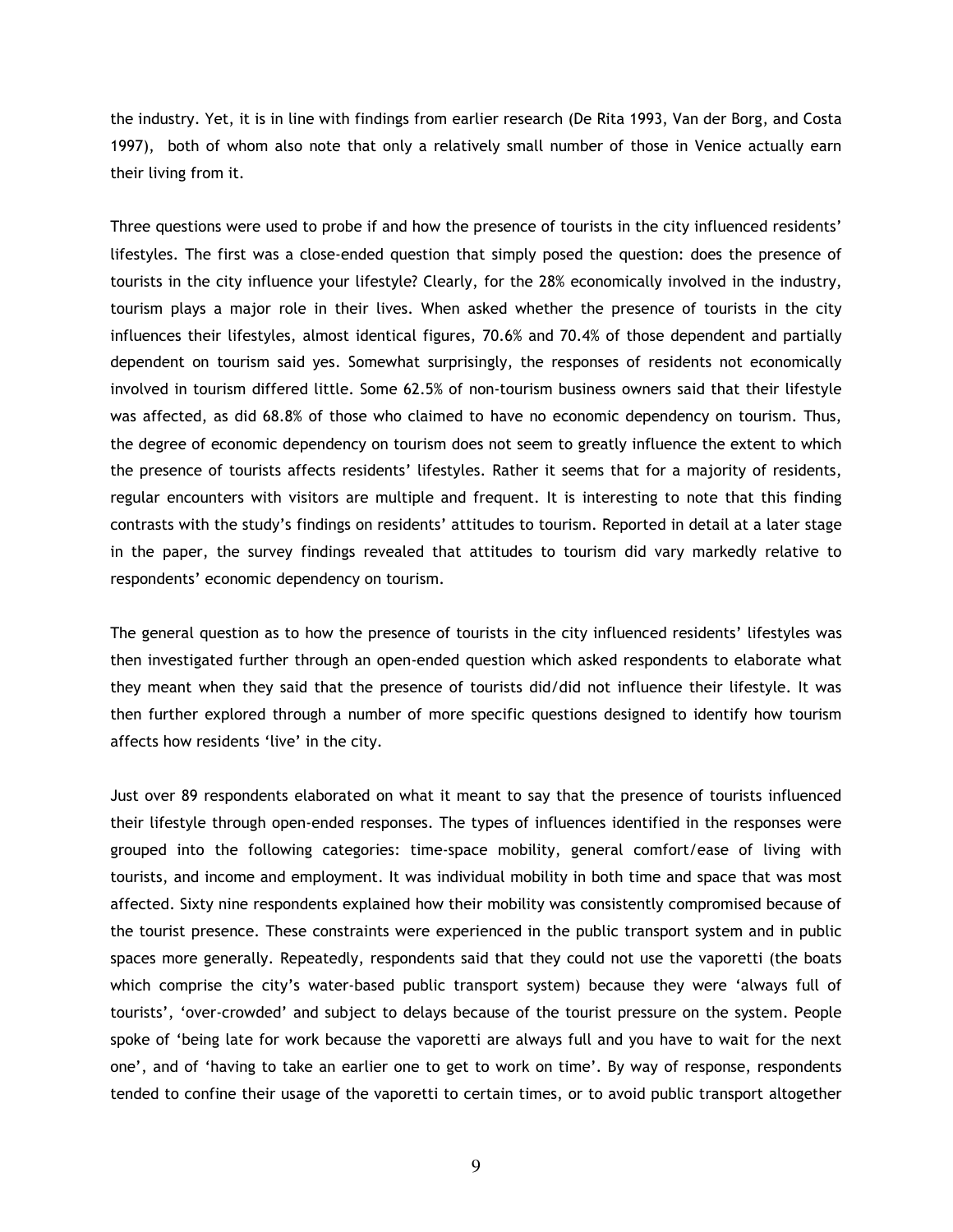and to walk instead. Moving through the city on foot, however, is similarly problematic. Respondents spoke of consistently having to try to avoid the areas crowded with tourists. They considered that that 'it was necessary to avoid certain zones', that it was important to 'know alternative routes' and to 'look for short cuts'. Certain areas within the city were acknowledged as being 'no go areas'. Several people spoke about trying to avoid the 'historic centre' in general, while others singled out specific areas as ones that are best avoided. The Rialto (the bridge and the area), Piazza San Marco, the Strada Nova and Salute were labeled as particularly problematic. If locals must go to Piazza San Marco, for example, then they tend not to pass by the Rialto, but instead to take alternative routes, for example, via Piazza San Margherita.

#### Table 1

Respondents found that it was becoming 'more difficult to avoid the tourists'. This was problematic because it slowed local people down. As one respondent put it, 'Venetians must adopt the rhythm of tourists'. There was a strong sense in which locals felt themselves to have little control over the time it takes them to get from place to place within the city. Respondents frequently spoke of being forced to slow down, of being forced to take longer than they would wish to move around the city. Having to walk because of congestion on the vaporetti /traghetti made journey times longer. Negotiating tourists on the streets and pathways meant that locals had to 'walk zig-zag', weaving in and out of tourist groups in a way that slowed them down. They spoke of always having to take secondary streets, of having to take longer and round-about pedestrian routes in order to avoid the crowds. Some respondents spoke about waiting to decide on the best routes to take, once they saw how busy the vaporetti/streets were.

The findings emerging through respondents' elaborated responses were reinforced in the answers produced through the more direct questions. As Table 2 below shows, over half of respondents (56.3%) said that the presence of tourists influenced the routes they chose to move around the city. Close to one quarter said that tourists influenced the timing of their movements and the frequency with which they went to certain areas. While there was an indication that residents' effort to time their movements relative to the tourist presence varied by season, this was not very evident. In the openended responses, for example, some respondents highlighted two peak periods, the summer season and the carnival period as being particularly problematic. However, there was a sense that the business of negotiating tourists in space was a constant endeavor.

Table 2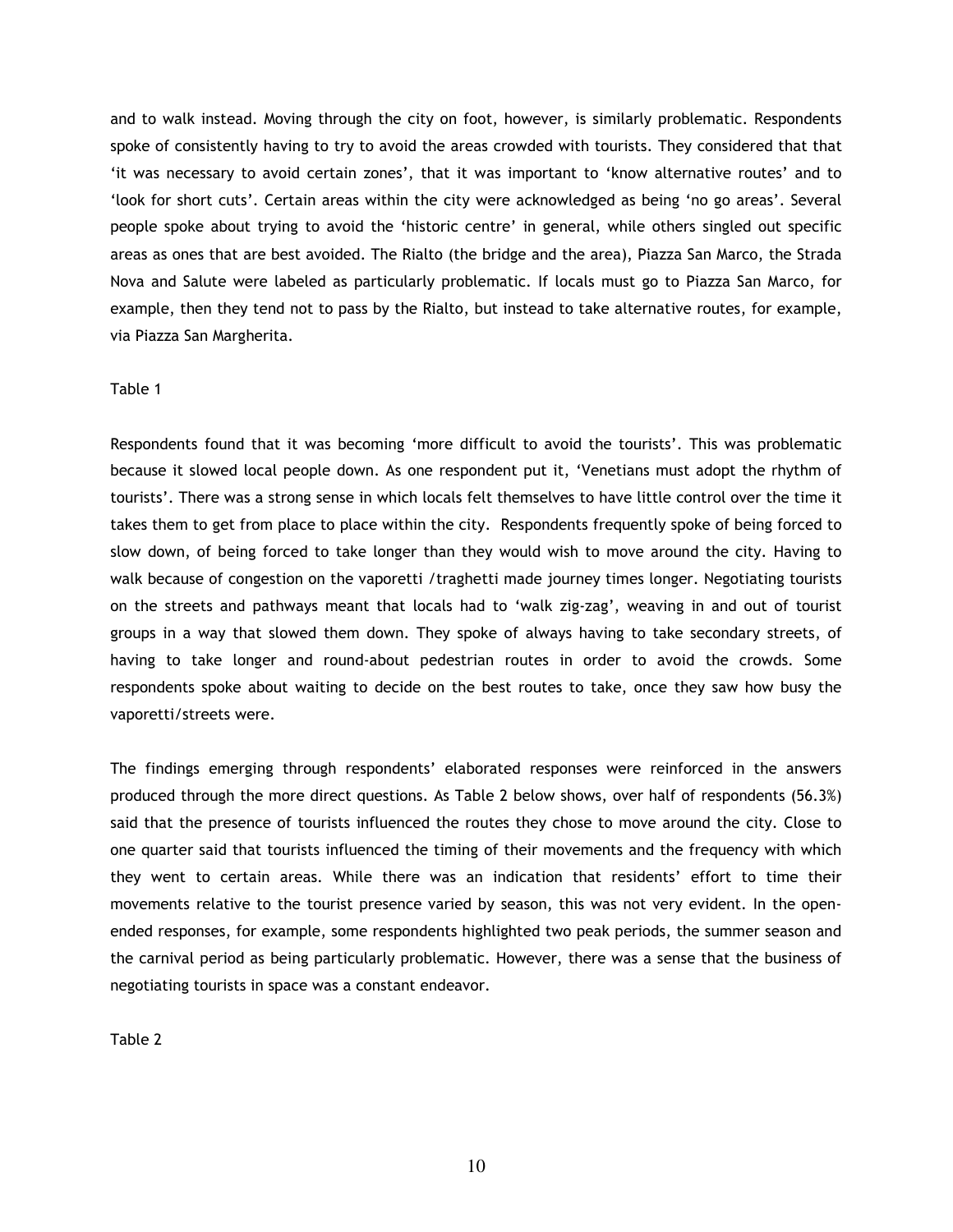The findings in Table 2 above, however, highlight a difference in how respondents consider themselves to be relatively constrained by day and by night. When asked whether the presence of tourists influenced where they concentrated their day-time and their night-time activities, more people considered their day-time activities to be more strongly influenced. This response reflects the overwhelming predominance of excursionists in the Venice visitor profile. Excursionists typically create pressure on central zones and on key transport hubs at particular times. Venice's historic centre at night-time can be a curiously deserted place, even during peak times such as carnival. It is not surprising, therefore, that just 12% of local residents felt constrained in their night-time mobility. This is because most of the city's visitors have left the city by that time.

#### Living with tourists

As the above discussion shows, the tourist presence demands that residents continuously engage with the spaces in their city creatively. City spaces are not static, unchanging entities that can be taken for granted. No less than tourists, residents' movements in the city are not incidental. The findings demonstrate a strong sense in which residents' mobility unfolds in tandem with that of tourists. Residents move in certain ways, at certain times and at a certain pace because of the tourist presence. This was the case for a majority of respondents and it was little influenced by their actual involvement in the industry.

More generally, moving beyond mobility-related performances, respondents' reporting of this situation communicated a general sense of dissatisfaction with the tourist presence in the city. This is not only because 'too many tourists means you can't move' but also because, from the perspective of many residents, 'tourists don't respect Venetians'. Inconvenience, frustration, impatience and irritation were terms that could be used to describe the general tone that pervaded survey responses. 'Irritating', in particular, was a key word because often there was a sense of being overwhelmed by tourists and of being disregarded and disrespected by the 'tourist invasion'. Minca and Oakes (2006) engagingly describe how easy it is for tourists to feel that this city was built for them, and that everyone in Venice is performing some sort of tourism-related role. However, listening to residents, what becomes apparent is that thousands of residents also endeavor to carry out regular, daily life activities in the course of their routine 'home' life. In doing so, they don't want to be photographed chatting to their neighbor, or delayed carrying home their shopping. Yet this happens regularly, as tourists amble slowly along gazing all the while, obstructing narrow passageways to stand and consult their maps, stopping to take photographs not only of the main churches and piazza, but of the bustling local markets, the tiny rios with people's laundry hanging overhead, the food supplies being ferried along the canal etc. For some of the survey respondents this sort of tourist behavior was viewed as inappropriate and was interpreted to mean 'there's a lack of respect for those who live here'.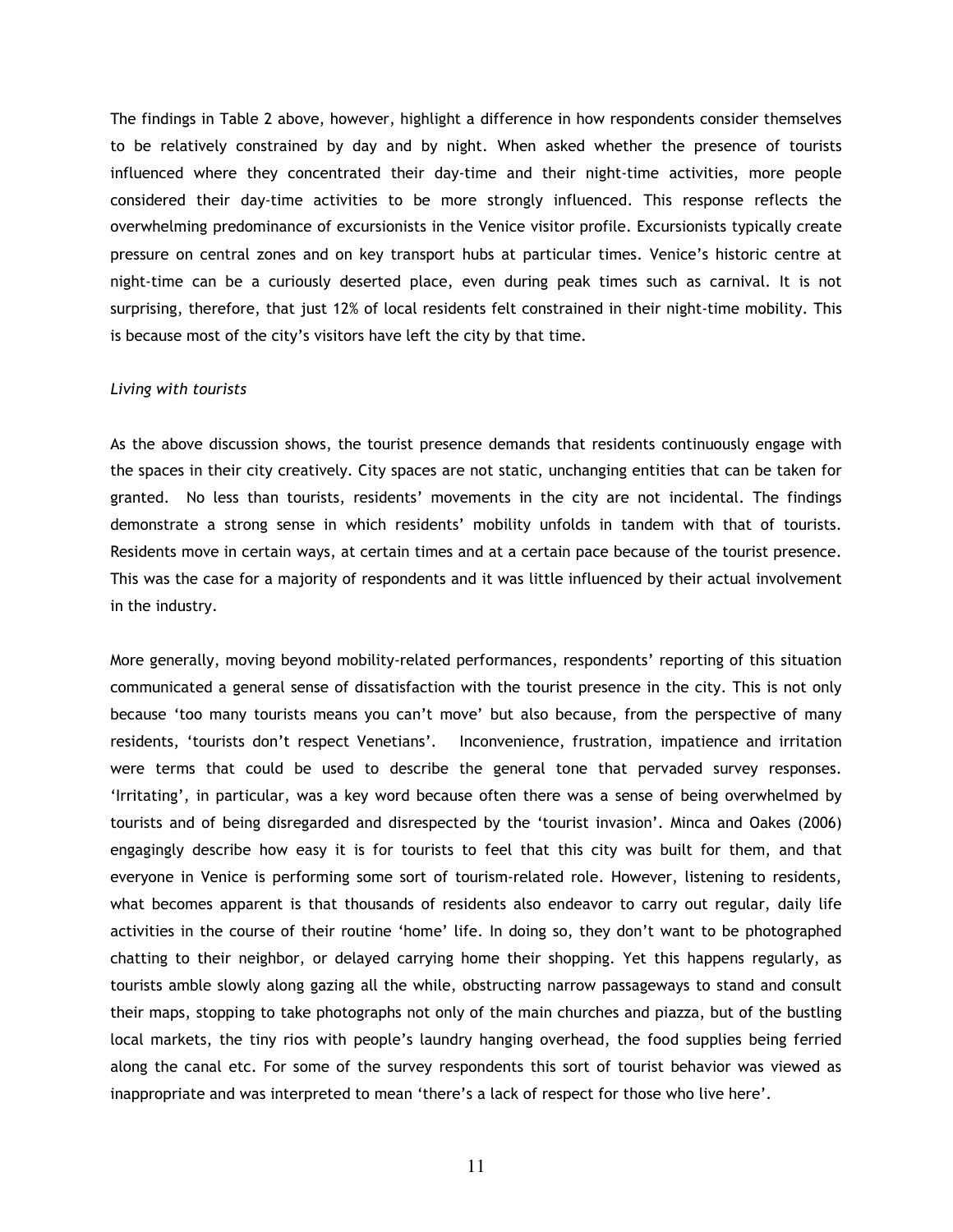All of this causes a certain sense of unease and discomfort about sharing space with tourists in Venice. Yet, several respondents pointed out that all tourists were not perceived equally and that certain types of tourists and tourist behaviors were infinitely preferable to others. 'Excursionists' and 'mass tourism' were considered negatively in this regard. These were the real cause for concern. 'There are different types of tourism (in Venice). I can deal with the Film Festival and the Bienniale, but I don't like mass tourism'; it's not tourism, it's only excursionists, they stay for a while and that's it'! 'Venice shouldn't have mass tourism because it destroys the city'. 'The city should select its tourists'. In spite of the irritation, there was little sense of hostility, rather a pragmatic resignation. 'I try to live with them', in the words of one respondent. Indeed, for a minority, the presence of tourists was enthusiastically welcomed because it invigorated the declining and predominantly elderly population of the city. Encounters with tourists were deliberately sought after because they give the opportunity for new social interaction. 'I go to the places where tourists can be found to get to know new girls' 'I go to the tourist areas to get to know some new people'.

Two survey questions specifically asked respondents to consider the main benefits and the main costs of tourism. Respondents were first given a table containing a list of indicative benefits and costs and were then asked to identify what they considered to be the five main benefits and the five main costs of tourism in Venice. Table 3 below outlines the findings. Clearly, economic issues dominated people's minds. Economic indicators ranked highest with respect to both costs and benefits. In respect of the benefits, Venetians credit tourism with the ability to generate employment, to increase demand for locally produced artisan products and to improve per capita income in a general sense. However, economic outcomes also predominated in respect of the main costs. Most frequently, respondents blamed tourism for increasing the price of goods and service, for elevating property prices and for generating waste. All of these are highly tangible, measurable costs. Thus, while residents are alert to the economic gains to be made from tourism, they are also very strongly aware of the obvious economic costs involved.

#### Table 3

Conversely, specific cultural benefits were perceived by roughly one third of the sample, who selected improved cultural service provision and the preservation of historic buildings and monuments as key benefits. More generally, however, while more than a quarter of the sample (27.8%) identified a broader cultural benefit in the enrichment of local culture through contact with outsiders, there was little sense that tourism in Venice is perceived to contribute to residents' quality of life. Relatively few respondents accredited tourism with improving the quality of service provision either in transport,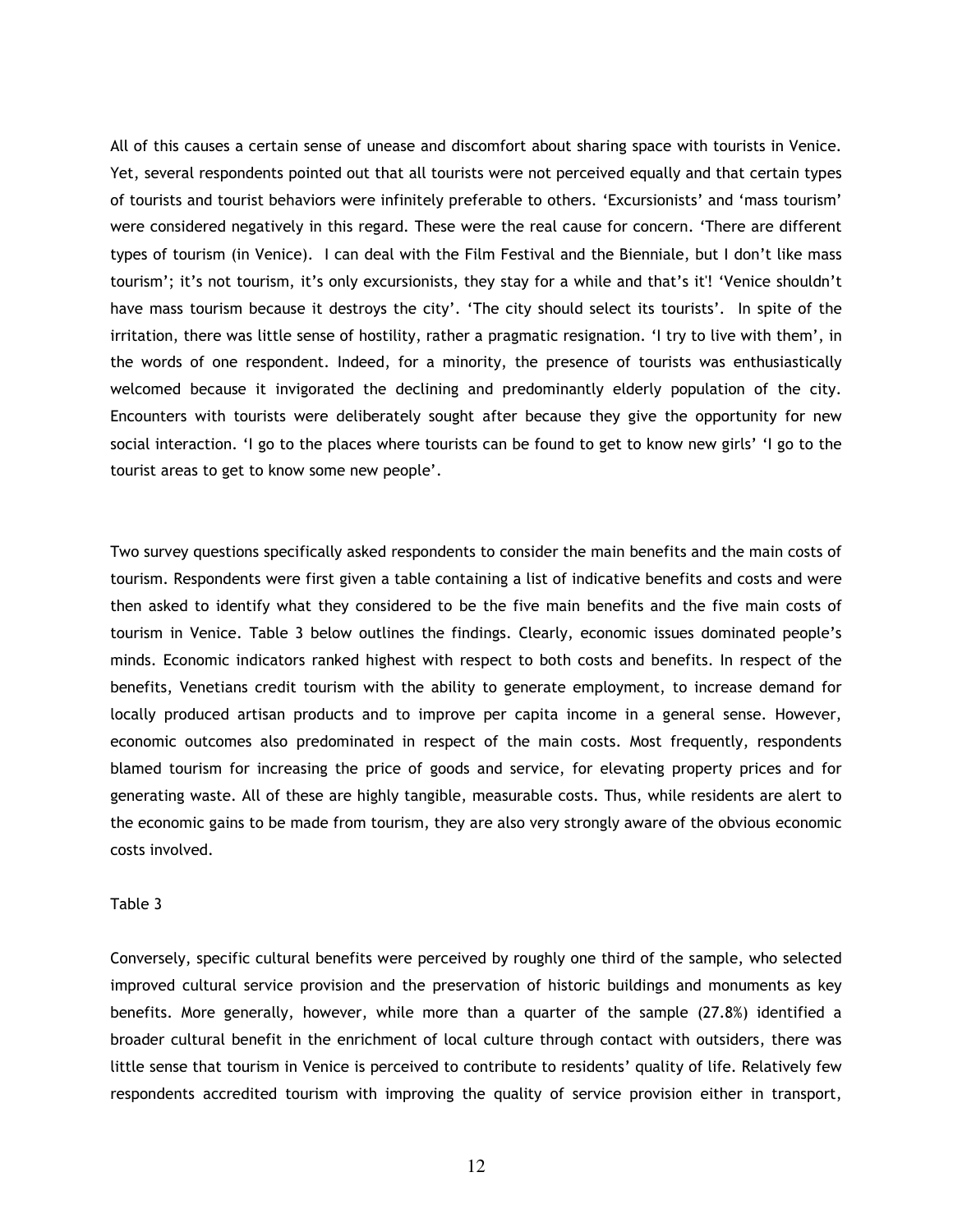recreation or more generally in public service contexts. Meanwhile just 4.4% of the sample actually chose to identify 'improves the quality of life' as a benefit of tourism. In contrast, several of the costs identified related to quality of life issues. Almost 51% of the sample attributed the creation of waste to the presence of tourists. A further 67.7% related over-crowding and congestion to tourism while 21.7% indicated that one of the major costs of tourism was that it created resentment or negative feelings towards tourists.

Respondents were also asked to consider whether it was the benefits or the costs of tourism that weighed most heavily. Specifically, they were asked to indicate which of the following sentences they considered to be most accurate. As Table 4 below indicates, just over 16% chose to indicate that there was an acceptable balance between the costs and the benefits. The remainder of the sample was almost evenly divided in considering it to be costs or benefits that weighed heaviest.

# Table 4

When residents were re-grouped in respect of economic dependency on tourism, the sample became more diversified. Those economically dependent on tourism were much more likely to indicate that the benefits outweighed the costs (62.5%), as opposed to vice versa (18.8%). Among those with no reliance on tourism the equivalent figures were 33.3% and 51.1%. In terms of practicing tourist encounters, however, there was little significant difference between different groups of respondents either in terms of age, length of residency, location of residence within the city-centre, or even economic dependency. This suggests that the extraordinary presence of tourists in the city is pervasive in the extent to which it conditions city living in Venice. In real and pragmatic ways, tourism creates a series of challenges that the resident must continuously and actively seek to overcome. These challenges were felt at the level of the individual, in economic as well as socio-cultural terms. In elaborating what it meant to say that the presence of tourists influenced their lifestyle, a small number of respondents mentioned that tourism was their livelihood and their source of income. However, other respondents spoke about how tourism 'increases the cost of living', that 'the prices in the places frequented by tourists are too high' and that 'it only benefits those who work in tourism'. Added to this were the considerable difficulties (already discussed) encountered in negotiating the tourist presence getting to and from work.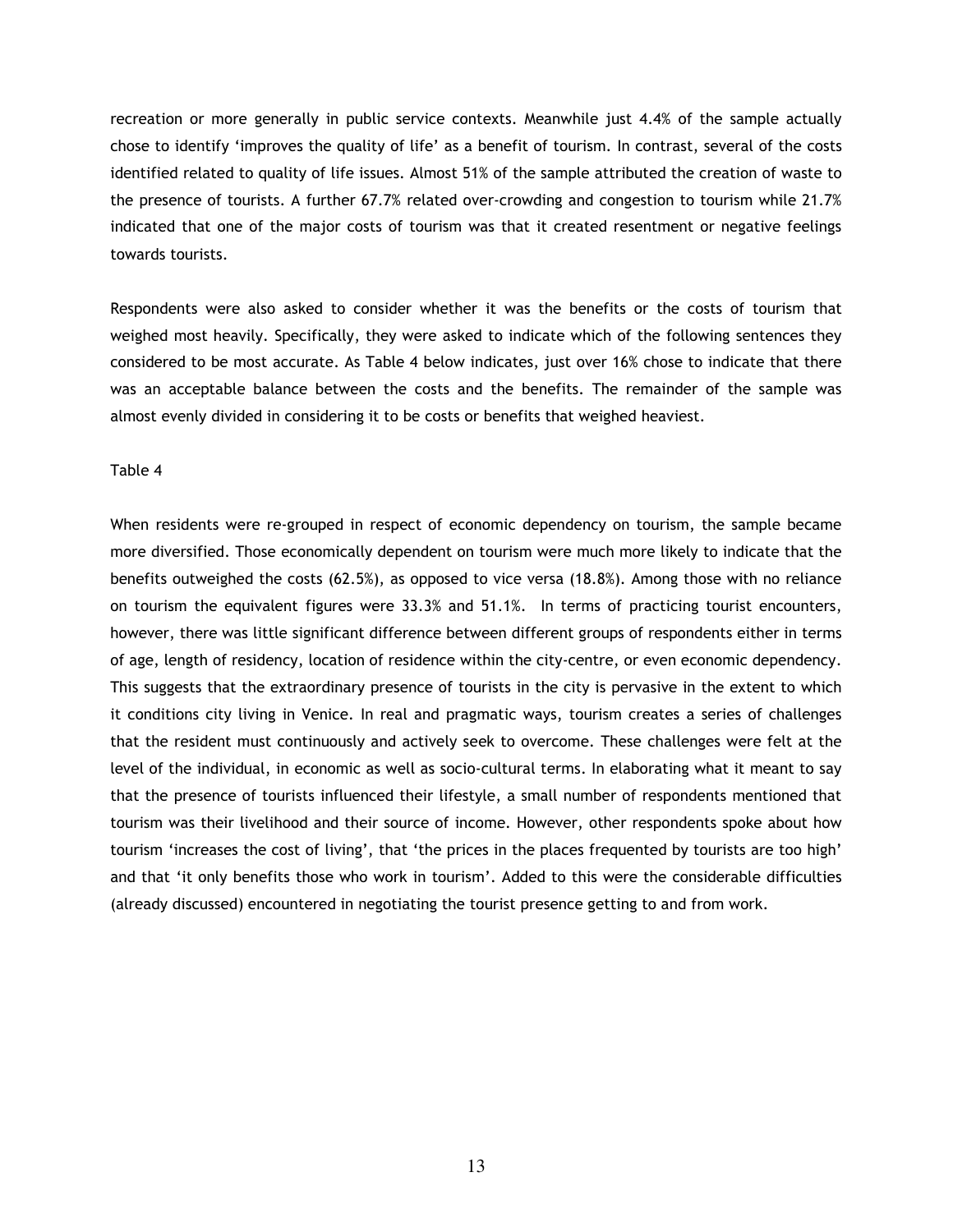#### **CONCLUSION**

This paper has been exploring what it means to say that tourism places are dynamic entities, continuously being 'performed' by groups of actors. It follows Bærenholdt et al (2004) in arguing that tourist activities are not separate from the places that happen contingently to be visited. The implication is that places change depending on the weight of the tourist presence, and on where and when it is most felt. Once engaged in tourism processes, places, and the spaces within them, are in a constant state of flux. An initial stimulus for the paper was the fact that thus far, it seemed that residents had received little attention in discussions on how tourism places are performed.

 A key finding has been that mobilities, and the spaces and route ways within which they unfold, are consciously constructed not only by tourists but also by locals. Haldrup (2004) approaches tourist mobility as a performed art, and explores the spatialities produced through the embodied practices of tourist movements. What became obvious here is that local mobility in tourism contexts is also a performed art, and one that is performed contrapuntally with tourists. The process of living with tourists in Venice demands considerable energy as residents are forced to re-interpret and negotiate the space in their city creatively. For much of the time, for example, it may not be possible to take the 'obvious', straight-forward pathway to work. Similarly, it may not be possible to take a vaporetto at an 'obvious' time. Instead, Venetians must be one step ahead, anticipating the crowds, planning their movements for certain times and thinking about alternate, short-cut or 'round-about' ways of getting to their destination. Effective local mobility, in the context of such a heavy tourist presence requires a conscious engagement with the possibilities afforded by the water and land spaces of the city and there is considerable effort involved. The degree of conscious effort involved came across very strongly in the responses of those Venetians who are no longer able to cope with the tourist presence. These responses tended to come from the older respondents, a few of whom said 'I rarely leave my house and when I do I just go to the same few streets', 'I avoid the historic centre and the vaporetti. I don't move from the house' or 'the crowds make me ill'. However, other younger respondents also spoke of 'seeking out areas less frequented by tourists in order to be left in peace' and of only going out to eat and drink in local peripheries, as opposed to, city - centre places. Sometimes, the task of battling it out for space with tourists becomes too much and locals simply avoid the places where they anticipate a strong tourist presence.

Thus, these are city spaces that cannot be taken for granted. New spatialities are reproduced continuously depending on the weight of tourist presence. Local residents spoke about deciding upon how to travel to work once they could see how many tourists were around, and of changing plans at the last minute depending on how busy they found certain exhibitions/galleries. Local residents, with their intimate knowledge of the city, draw upon a store of diverse and dynamic ways in which to move

14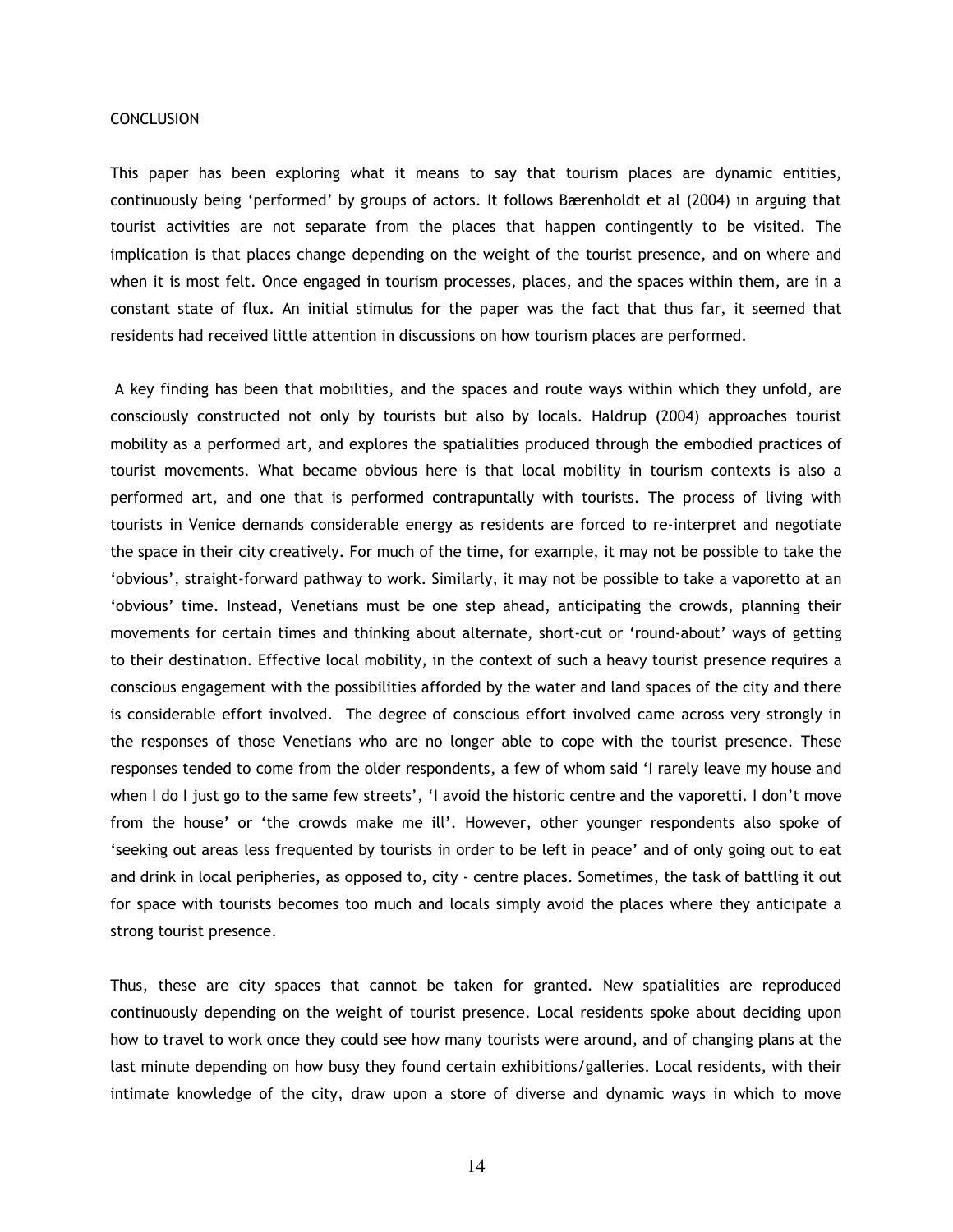around, as and when the need arises. Negotiating space is a major challenge. There is a sense in which the presence of tourists forces the Venetian to become intimately familiar with the intricate geography of the city with its myriad of alley-ways, side streets, canals and bridges. It is an understanding of the possibilities afforded by the spaces of the city that constitutes the Venetians' trump card. Their knowledge of the city's hidden, peripheral, background spaces is the key advantage that the local has over the tourist. It is a critical strategy in coping with living with tourists.

It is notable that residents' behavior in negotiating the tourist presence did not seem to be influenced by their relationship with tourism. This is in contrast to their attitudes, which in line with existing research findings tended to be strongly influenced by their degree of economic dependence on tourism. As already discussed, extensive attention has been paid to the latter, and yet conclusions drawn in that regard may be of little value in furthering understanding of the former, which has received less focus to date.

A key finding has been that mobilities among locals and tourists are closely inter-dependent. Some locals, not necessarily defined by factors of age, gender or economic status, consciously move towards tourists, seeking to move in the same time-space, hoping for new encounters to enliven regular social interaction. However, more commonly, residents try to move away from tourists. Tourists travel along particular pathways and cluster in particular zones. In response, locals seek out alternative pathways and try to avoid certain zones. Tourists move at a leisurely pace, and because of their numbers, force locals to adapt to their rhythm, whenever they share the same space.

One implication of this is that the local mobilities identified through these survey findings implicitly create opportunities for tourist mobility. In seeking out the laneways and alley-ways, side streets and marginal route ways in order to promote their own mobility, residents effectively 'empty out' certain spaces for tourists. These spaces include the vaporetti, the main piazza especially Piazza San Marco, and a number of key pedestrian arteries e.g. from Piazza San Marco to the Rialto. This process of 'stepping aside' permits tourists to enter, circulate in their own time, experience a sense of the city and leave. One overarching interpretation of this pattern is to argue that tourists displace residents, that the tourist presence impacts negatively upon residents, and that the latter are discommoded and constrained in how they move around the city.

Pursuing the position that conceives of the tourist place as a performed reality, however, facilitates an alternative interpretation. From this position, it could be argued that the patterns of mobility adopted and practiced by residents constitute a strategy that effectively, yet very subtly, controls the tourist presence in the city. As Cheong and Miller (2000:85) suggest, 'the power of the local gaze on tourists can lead tourists to quickly understand where they might go and what they might do'. In Venice, while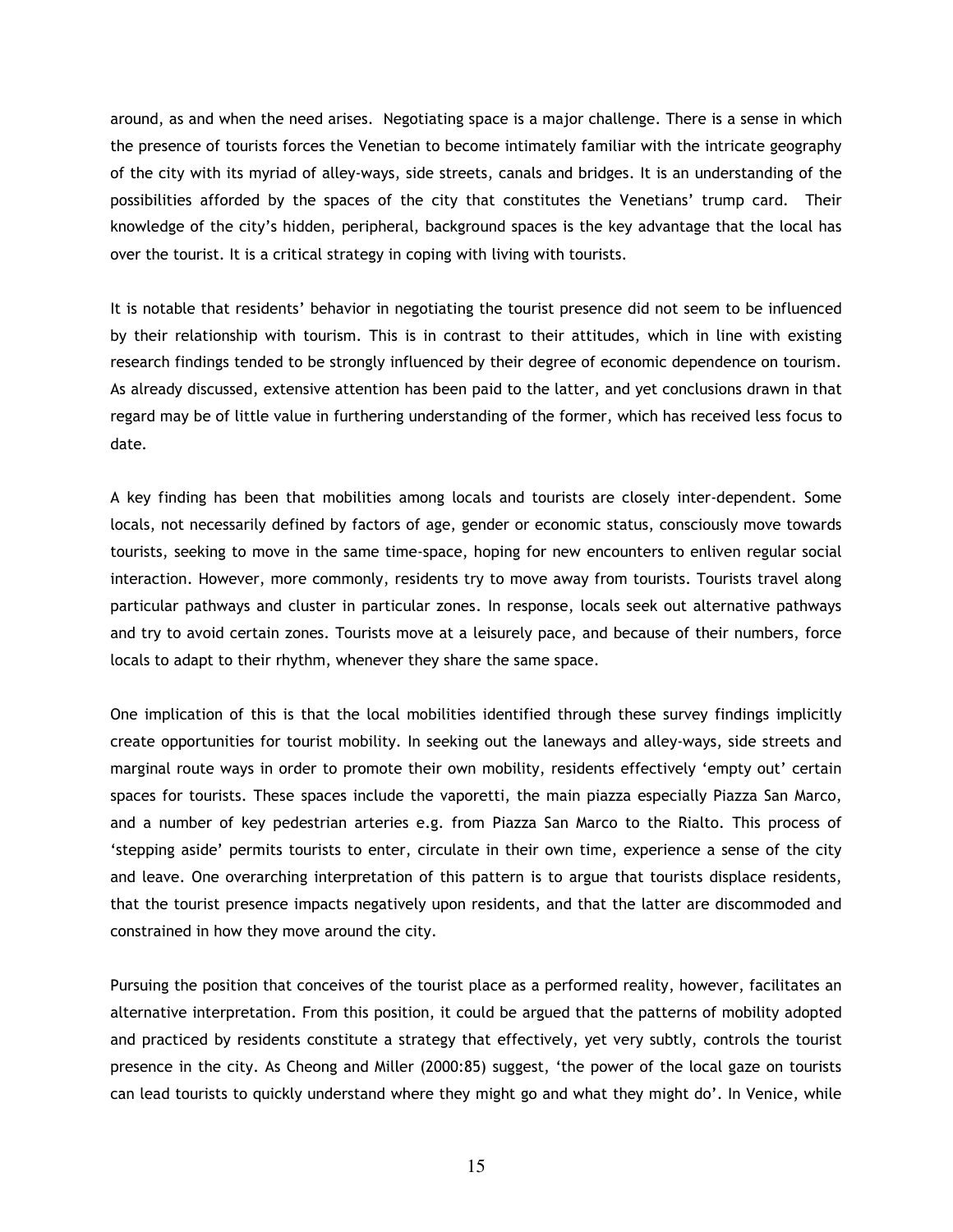the action of moving aside to allow tourists dominate certain spaces creates an opportunity for tourist mobility, it simultaneously has the effect of encouraging tourists to remain confined within these spaces. Those central pedestrian and water-way arteries, the main tourist attractions and the large piazza become extremely busy and very frustrating for residents to negotiate. However, elsewhere, in the myriad of route ways adjacent to these central zones, residents can move with relative ease. It is argued here that the established pattern which sees tourists stay in Venice for short periods only, mainly in central spaces, and see only a handful of iconic attractions, is, in fact, critical in making it possible for locals to co-dwell with tourists.

Acknowledging the validity of this argument would, however, problematize prevailing approaches to managing tourism in the city. It has long been recognized that the temporal and spatial concentration of tourists, mostly excursionists, in the central spaces of the city is hugely problematic from a management perspective (Van der Borg & Russo 1997, Russo 2002). In recent times, a key local authority response (Il Comune di Venezia) has been the introduction of a management tool called the 'Venice Card'. Introduced in 2002, the Venice Card aims to disperse tourists throughout the historic centre and to convert day-trips into overnight stays. Were it to succeed, it would mean that tourists would then begin to invade those 'off-the beaten track' spaces and marginal route ways that are so critical in residents' strategies of co-dwelling with tourists. At present, while some residents highlighted two peak seasons (Carnival in February and summer time), tourism in the city is increasingly aseasonal. In 2002, seven 'traditional events', officially supported and marketed by the City Comune were spread over eight months of the year. These begin with the Carnival in February, continue with the Rowing Season that begins in April and lasts until September, and ends with the Festa della Madonna della Salute in November. Thus, as there is little temporal respite from the business of performing in the tourist city, residents rely on creating their own distinctive local spatialities. Were these to be disrupted, how then would residents negotiate the tourist presence?

Conceiving of the tourism place as a performed reality raises further issues. From a tourist perspective, for example, the performed dimension of the place being experienced means that while tourists may perceive themselves to be experiencing the real Venice, complete with 'real' Venetians, in all likelihood, the majority of encounters in central city spaces are tourist-tourist encounters. The challenge involved in taking a photograph in Venice that does not contain an image of another tourist taking a photograph attests to this likelihood. While tourists clearly encounter many Venetians, a majority of the locals encountered, with the exception of those passing through en route to elsewhere, are in all likelihood performing some sort of obvious hospitality, transport or other tourism service role. An awareness of this raises a series of questions for tourist experiences of place.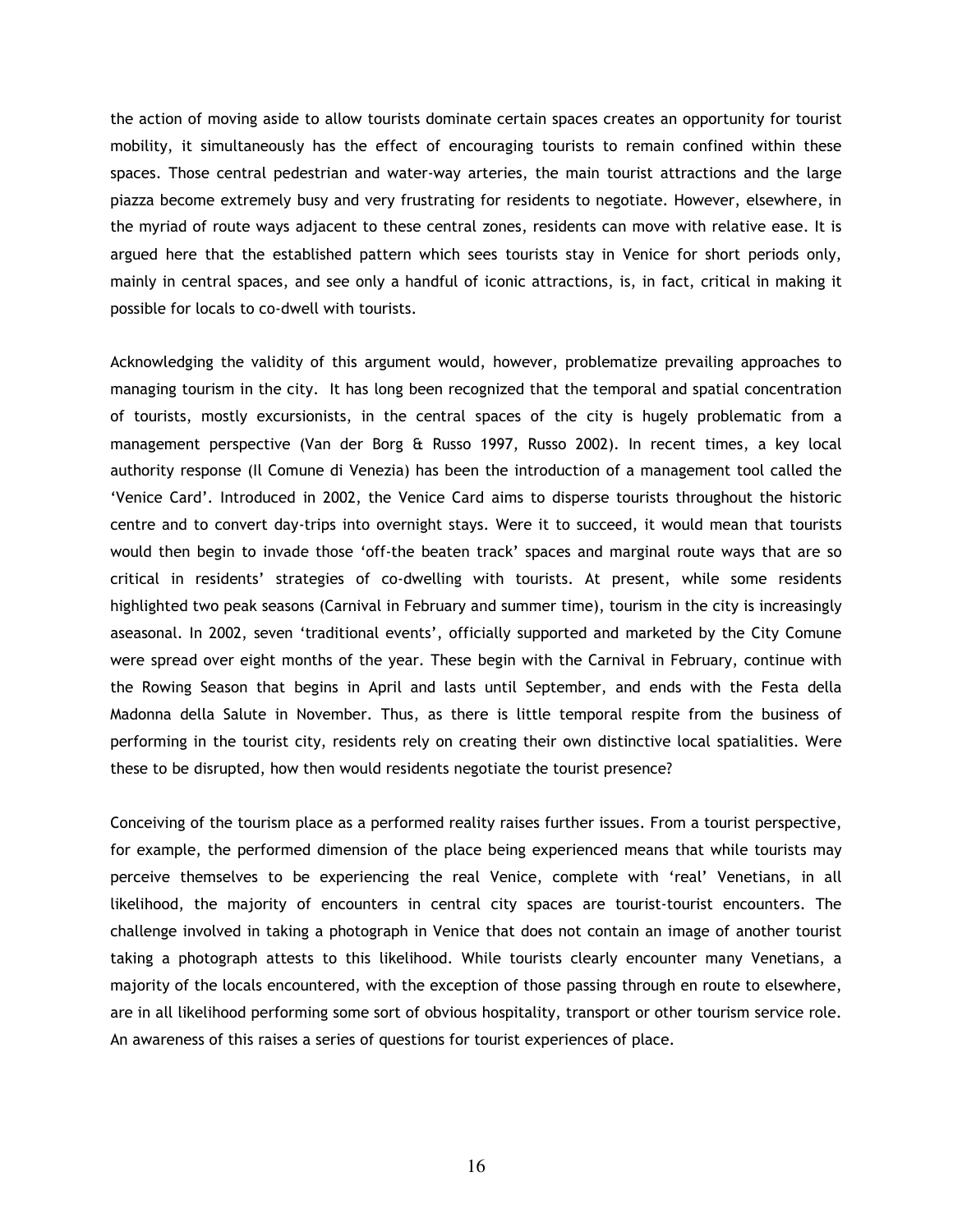At this point, the question arises as to the extent to which the 'Venice effect' is at play in this analysis. Is this study sample too atypical because of the city at issue? Would similar sorts of conclusions be drawn from studies of residents in other cities less defined by their historically rooted relationship with tourists? Undoubtedly Venice is 'special'. It was, as Fontini Brown (1997:9) suggested, a tourist attraction long before the term was ever invented. It is impossible to speak of Venice without speaking of tourism. People living in the historic city-centre live, virtually on a year-round basis, with tourism. It has been described as a theme park (Minca and Oakes:3). In this context, the specific particularities of the city would seem to limit the possibility of drawing generalizations from this study, and that is the position taken here. Further research in other cities is needed.

To conclude, this paper argues that using the concept of tourism as performance offers insightful perspectives into the processes and practices involved in tourism encounters. This is the case not only with respect to how tourists encounter and perform in space but equally in respect of how local residents create new mobilities and new spatialities as they negotiate and learn to co-dwell with the tourist presence. Local residents are much more than passive subjects that are acted upon by tourists and tourism-driven forces. They have autonomy, and are proactively and intricately involved in reconfiguring relationships and mobilities with and within place. Acknowledging this creates a series of research questions in respect of both conceptualizing and managing local-tourist encounters, and in terms of conceptualizing both locals' and tourists' experiences of tourism places.

## Acknowledgements

The author gratefully acknowledges the advice and support of Jan van der Borg at the University of Venice and Mara Manente and her colleagues at CISET, University of Venice. She also acknowledges the Dublin Institute of Technology for the seed funding that enabled this research be conducted. Finally, the author thanks Kevin Griffin at the DIT for his help in preparing the map.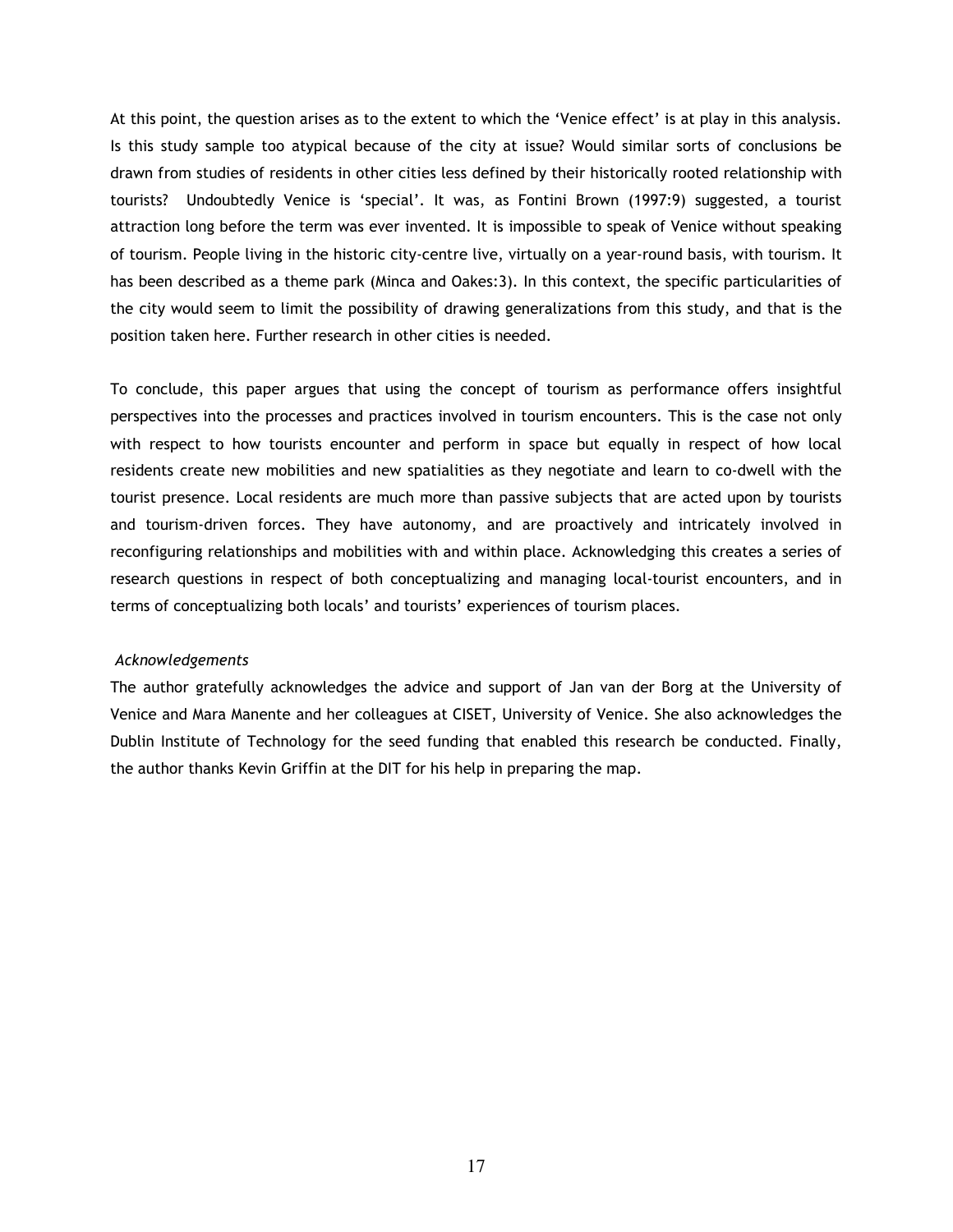#### **REFERENCES**

Abrams, S. and J. Waldren

1997 Introduction. In Tourists and Tourism: Identifying with People and Places, S. Abram, J. Waldren and D.V. L. Macleod, eds., pp.1 – 11. Oxford: Berg.

Bauman, Z.

2000 Liquid Modernity. Cambridge: Polity Press.

Bærenholdt, J.; M. Haldrup; J. Larsen and J. Urry

2004 Performing Tourist Places. Aldershot: Ashgate.

Burke, P.

 1987 The Historical Anthropology of Early Modern Italy: Essays on Perception and Communication. Cambridge: Cambridge University Press.

Cheong, S. and S. Miller

2000 Power and Tourism: a Foucaldian Observation. Annals of Tourism Research 27: 371-390.

Clifford, J.

1997 Routes: Travel and Translation in the Late Twentieth Century. Cambridge, MA: Harvard University Press.

Coleman, S. and M. Crang, Eds.

2002 Tourism: Between Place and Performance. New York: Berghahn.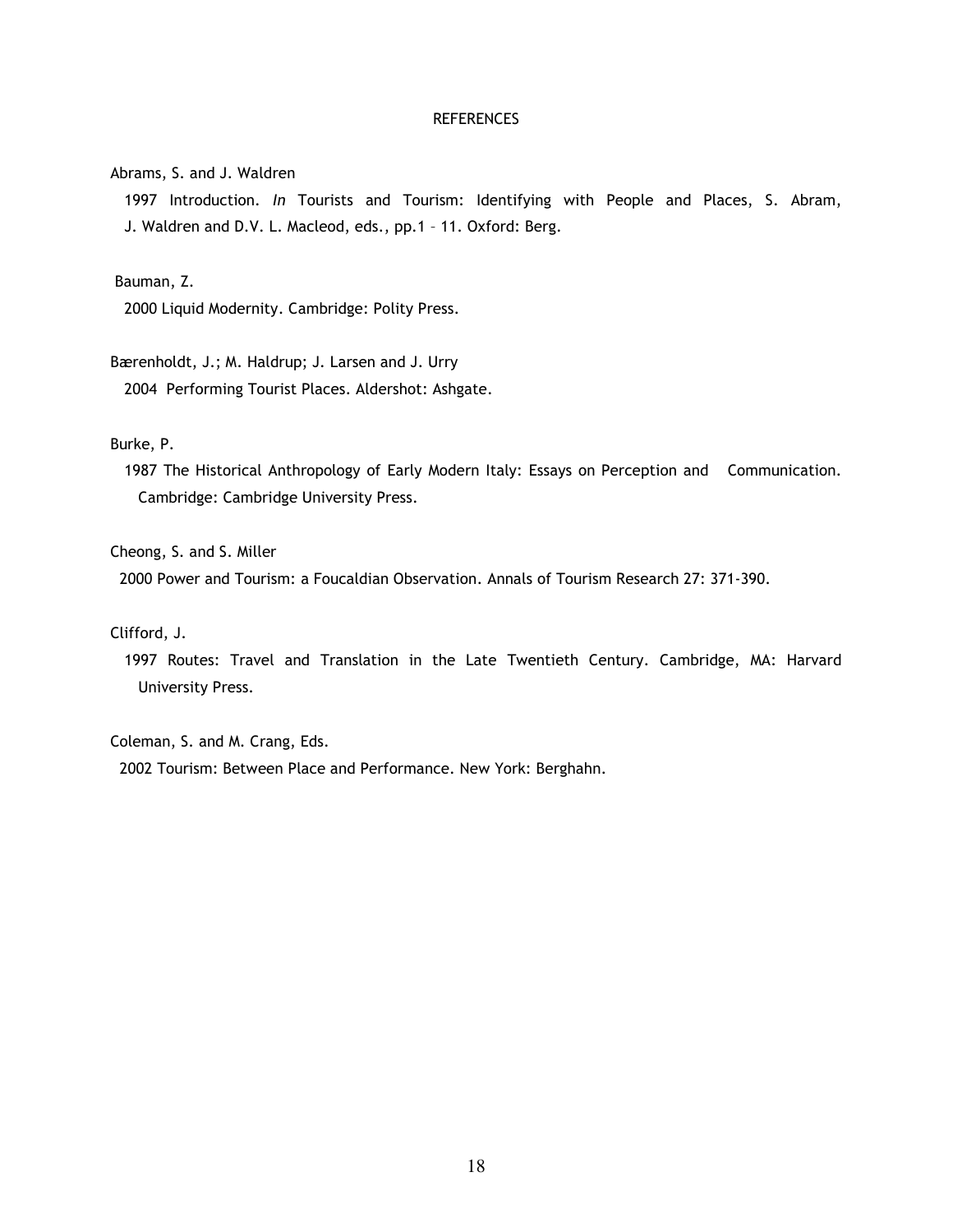Cosgrove, D.

- 1982 The Myth and the Stones of Venice: an Historical Geography of a Symbolic Landscape. Journal of Historical Geography 8: 145-169.
- 2003 Heritage and history: a Venetian geography lesson. In Rethinking Heritage, Culture and politics in Europe, R. S. Peckham, eds., pp. 113-123. London: I. B. Taurus.

Costa, P. and Manente, M.

 1996 Monitoring Excursionist Flows: The Case of Venice. Quaderni CISET 13/96. Venice: Centro Internazionale di Studi sull'Economia Turistica.

Costa, P. and J. Van der Borg

- 1988 Un Modello Lineare per la Programmazione del Turismo: sulla Capacita Massima di Accoglienza Turistica del Centro Storico di Venezia. C.O.S.E.E. Informazioni 32-33: 21-26.
- 1993 The Management of Tourism in Cities of Art. Quarderni CISET 2/93. Venice: Centro Internazionale di Studi sull'Economia Turistica.

# Crouch, D.

2000 Places Around us: Embodied Lay Geographies in Leisure and Tourism. Leisure Studies 19: 63-76.

# De Rita, G.

1993 Una Città Speciale: Rapporto su Venezia. Venice: Marsilio.

# Edensor, T.

- 2000 Staging tourism: Tourists as Performers. Annals of Tourism Research 27: 322-344.
- 2001 Performing tourism, staging tourism. (Re)producing tourist space and practice. Tourist Studies 1: 59-81.

#### Fontini Brown, P.

1997 The Renaissance in Venice: A World Apart. London: George Weidenfeld & Nicolson Ltd.

# Haldrup, M.

 2004 Laid-back mobilities: Second-Home Holidays in Time and Space. Tourism Geographies 6: 434- 454.

#### Joseph, C. A. and A. P. Kavoori

 2001 Mediated Resistance. Tourism and the Host Community. Annals of Tourism Research 28: 998- 1009.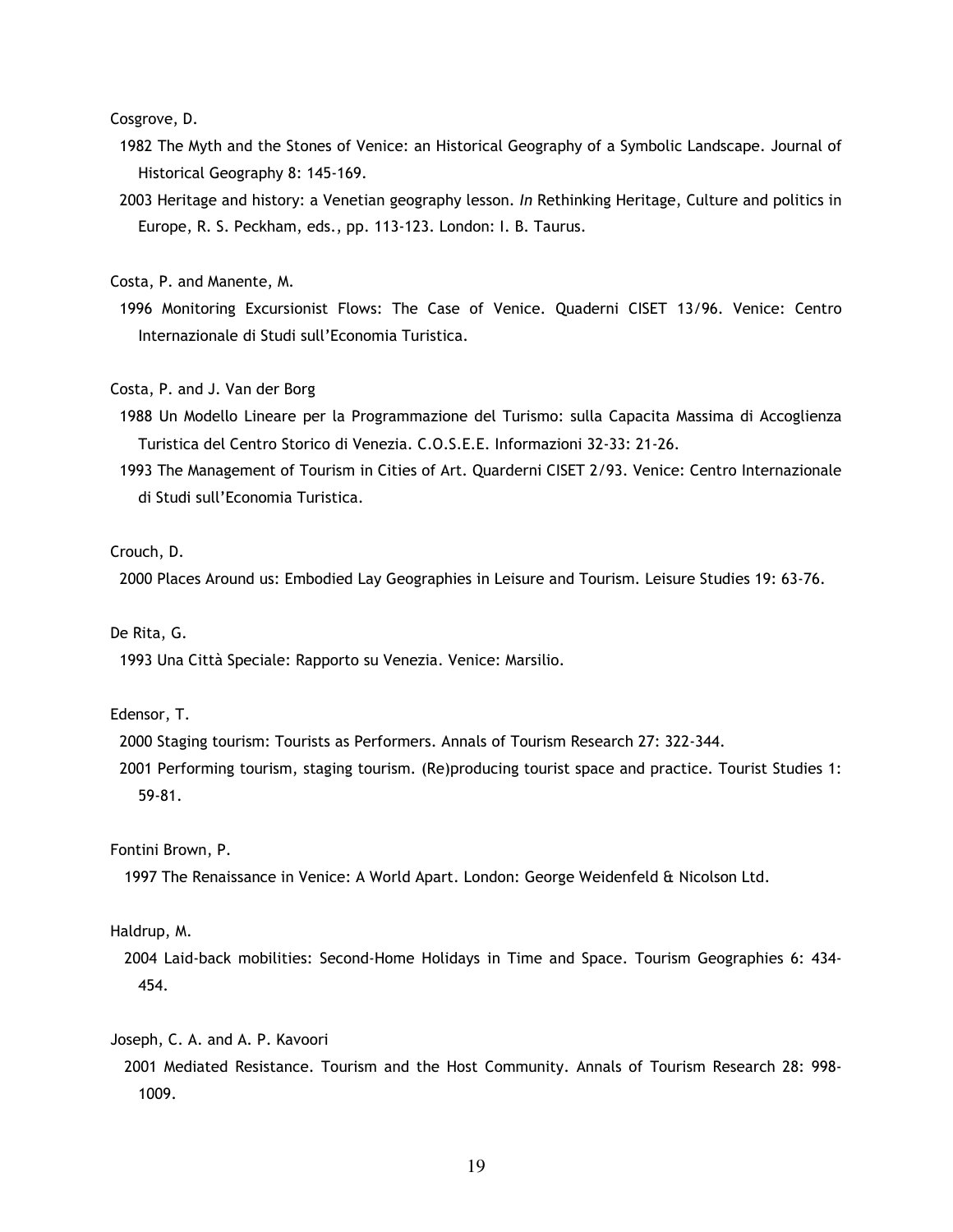# Lury, C.

 1997 The Objects of Travel. In Touring Cultures C. Rojek & J. Urry, eds., pp.75-95. London: Routledge.

## Martin, R.

 2004 Geography: Making a Difference in a Globalizing World. Transactions of the Institute of British Geographers 29: 147-152.

#### McGehee, N. G. and K. L. Andereck

2004 Factors Predicting Rural Residents' Support of Tourism. Journal of Travel Research 43: 131-140.

#### McNeill, W. H.

1974 Venice: The Hinge of Europe 1081-1797. Chicago: University of Chicago Press.

# Meethan, K.

2001 Tourism in Global Society. Place, Culture, Consumption. New York: Palgrave.

## Minca, C. and T. Oakes

 2006 Introduction. In Travels in paradox: Remapping Tourism, Minca, C. and T. Oakes, eds., pp.1-21. Maryland: Rowman and Littlefield.

# Montanari, A. and Muscara, C.

 1995 Evaluating Tourism Flows in Historic Cities: the Case of Venice. Tijdschrift voor Economische en Sociale Geografie 86: 80-87.

#### Mordue, T.

 2005 Tourism, Performance and Social Exclusion in "Olde York". Annals of Tourism Research 32: 179- 198.

# Morley, D.

 2000 Belongings: Place, Space and Identity in a Mediated World. European Journal of Cultural Studies 4: 425-448.

# Redford, B.

1996 Venice and the Grand Tour. New Haven: New York University Press.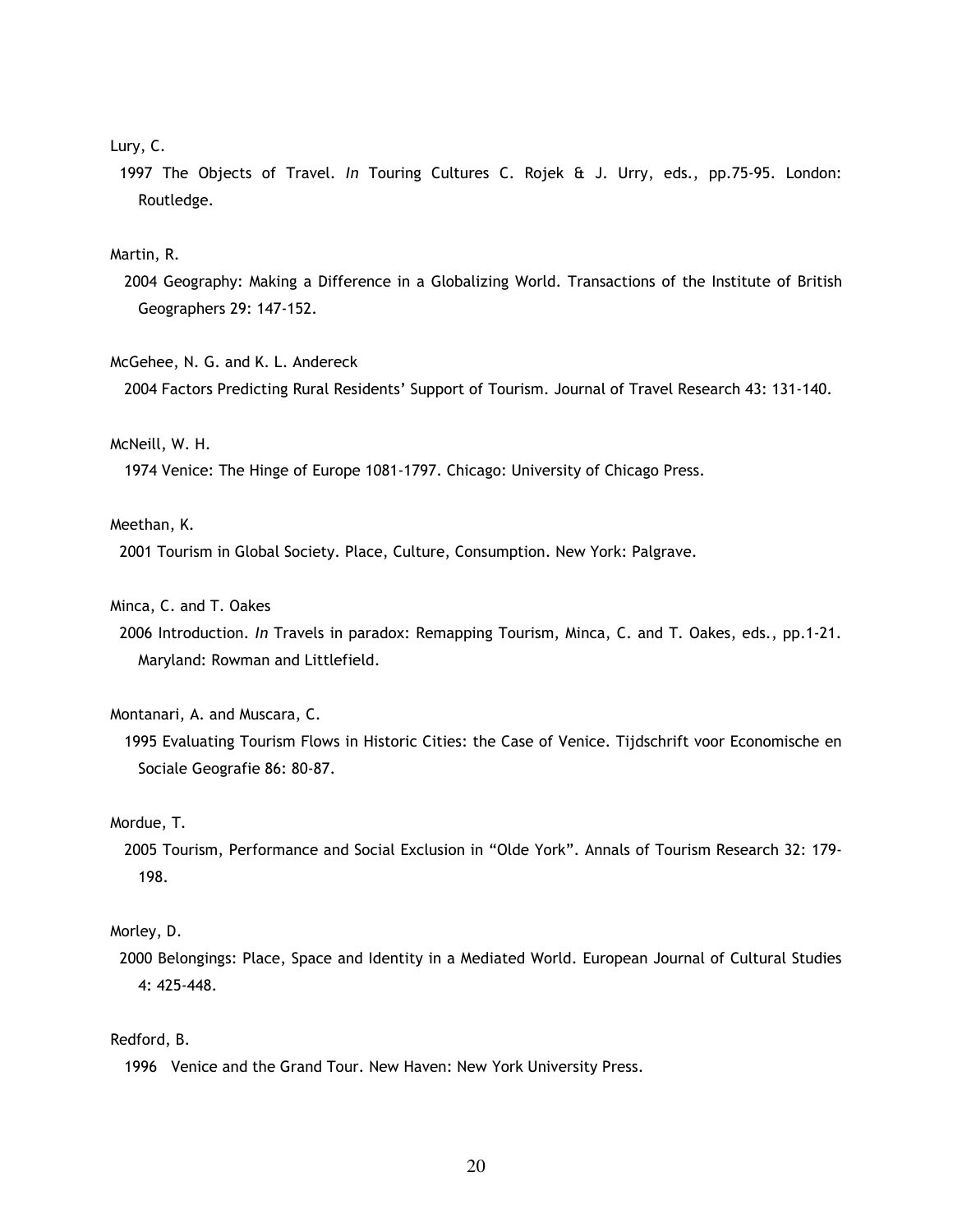Ridler, K.

2002 'Cose Paesane': Tourist Performances and Contested Localities in the Italian Alps, In Tourism: Between Place and Performance, S. Coleman, and M. Crang eds., pp. 92-107. New York: Berghahn.

Russo, A. P.

 2002 The "Vicious Circle of Tourism Development in Heritage Cities". Annals of Tourism research 29: 165-182.

Sassen, S.

2003 Globalization or Denationalization? Review of International Political Economy 10: 1-22.

Sheller, M. and Urry, J.

2004 Tourism Mobilities: Places to Play, Places in Play. London: Routledge.

Tucker, H.

1997 The Ideal Village: Interactions through Tourism in Central Anatolia. In Tourists and Tourism: Identifying with People and Places, S. Abram, J. Waldren and D.V. L. Macleod, eds., pp.107 – 128. Oxford: Berg.

Turco, A. and Zanetto, G.

 1983 Environnement, Perception, Action: le Cas de Venise. Revue d'Économie Régionale et Urbaine 3: 395-405.

Urry, J.

1994 Cultural Change and Contemporary Tourism. Leisure Studies 13: 233-238.

2000 Sociology beyond Societies: Mobilities for the Twenty-First Century. London: Routledge.

Van der Borg, J.

 2002 Managing Tourism in Heritage Cities: Case of the Venice Card. Paper presented at the Tourist Historic City: Sharing Culture for the Future conference, 17-20 March, Bruges, Belgium.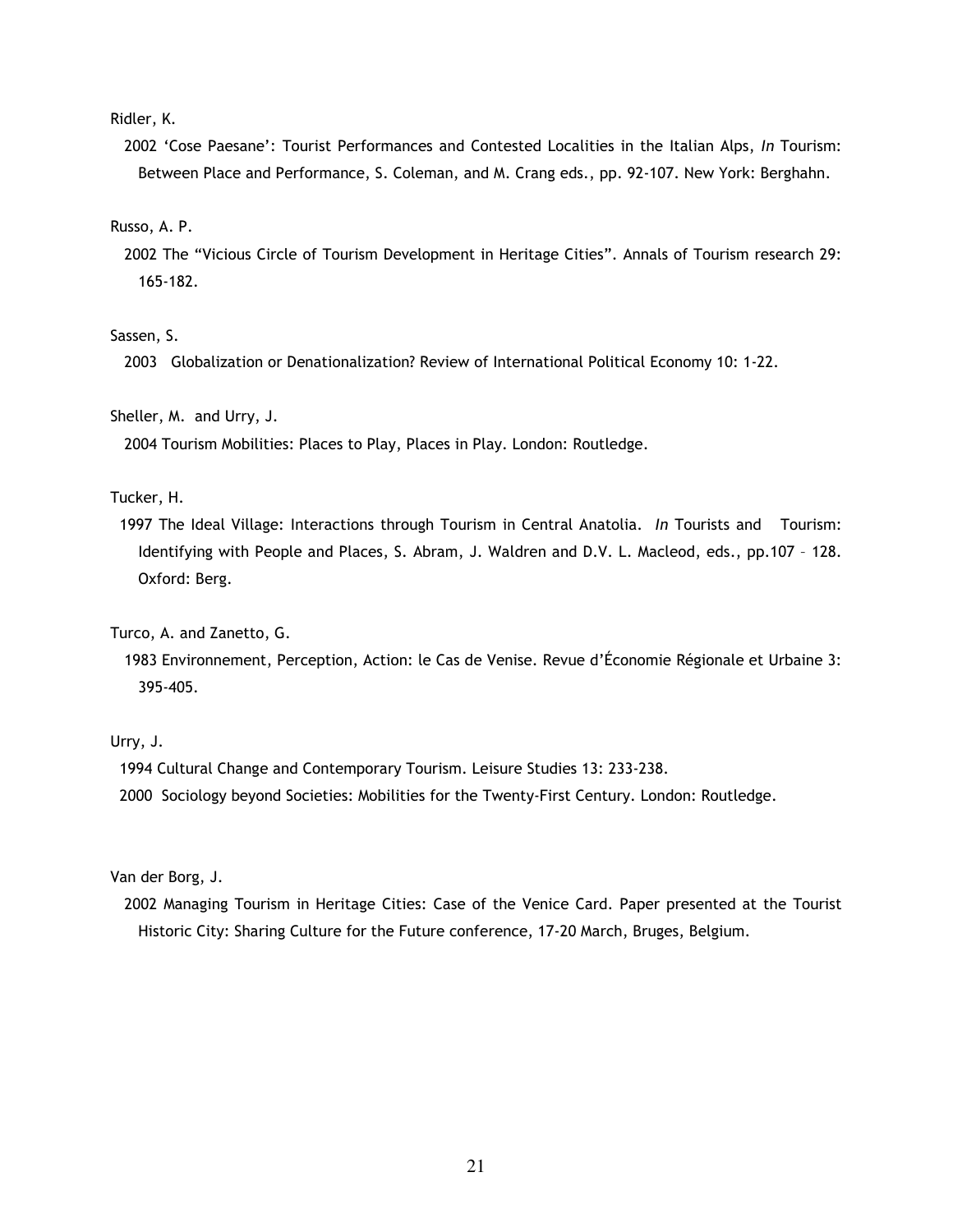Van der Borg, J. and A. Russo

 1997 Un Sistema di Indicatori per lo Sviluppo Turistico Sostenibile a Venezia. Rapporto di Ricerca 06.97.

Waldren, J.

 1997 We are not Tourists: we live here. In Tourists and Tourism: Identifying with People and Places, S. Abram, J. Waldren and D.V. L. Macleod, eds., pp.51 – 70. Oxford: Berg.

Zanetto, G.

- 1986 Une ville touristique et ses habitants: le cas de Venise. Loisir et Société / Leisure and Society 9: 117 – 124.
- 1998 La Città d'Arte come Risora non Riproducibile: Turismo Sostenibile a Venezia. Studi in Onore di Mario Pinna 2, L'Ambiente e le Attività dell uomo.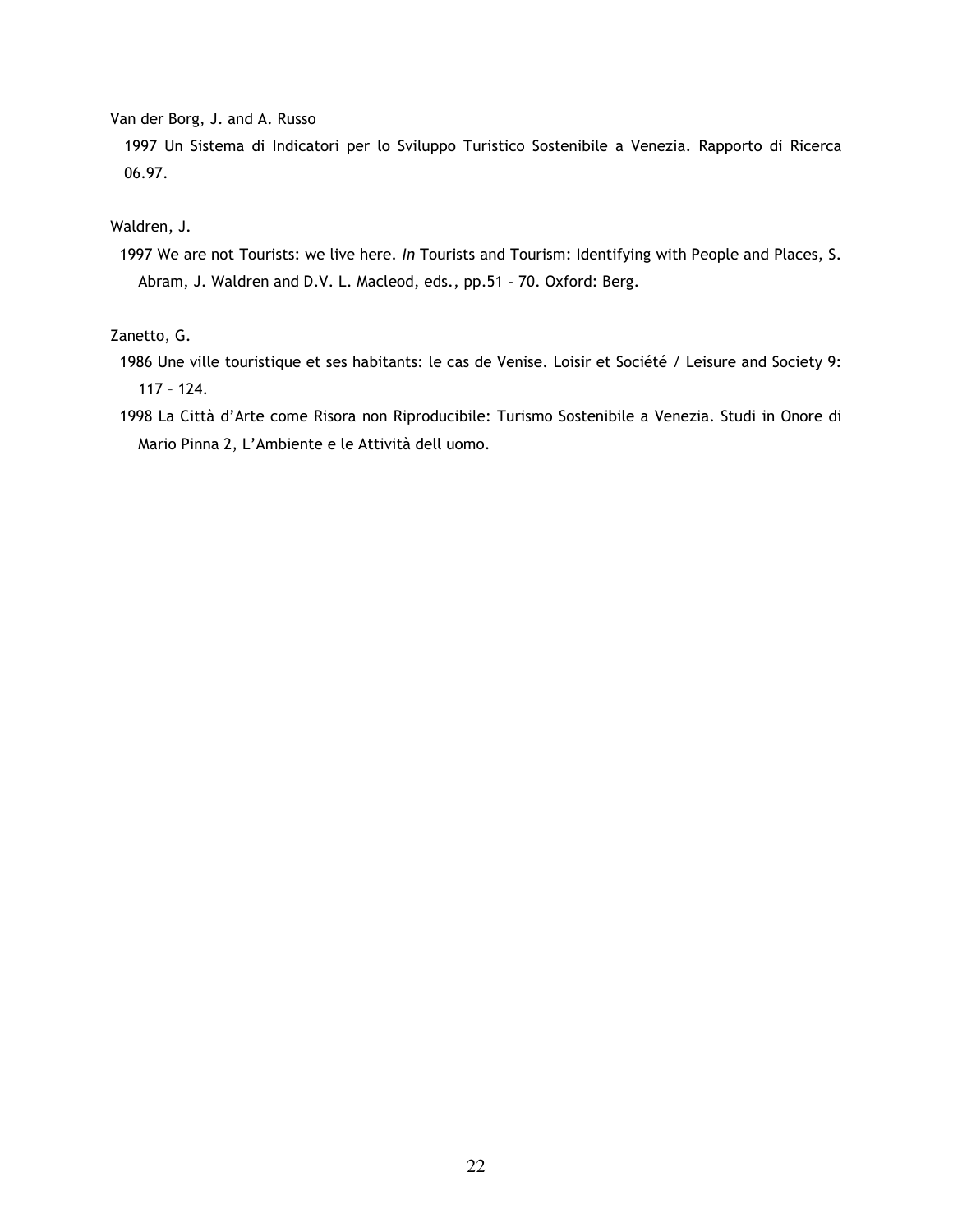# Table 1. Residents' time-space mobility

| Problem                                                | Residents' responses                                                                               |  |  |
|--------------------------------------------------------|----------------------------------------------------------------------------------------------------|--|--|
| Public transport becomes:<br>Overcrowded and congested | Avoid public transport and walk                                                                    |  |  |
| Inefficient because of delays                          | Use public transport creatively (take a variety of 'round-about'<br>routes to reach a destination) |  |  |
| Only usable at certain times                           | Confine usage to certain times                                                                     |  |  |
| Public piazze, streets, laneways, bridges become:      |                                                                                                    |  |  |
| Blocked by the physical presence of<br>tourists        | 'Zig-zag' through the crowds                                                                       |  |  |
| Blocked by the behavior of tourists                    | Avoid central spaces and main streets, skirt<br>around the peripheries                             |  |  |
| Key arteries (mainly bridges)<br>impassible            | Take short cuts and alternate routes (side-streets, become<br>'round-about' circuits, etc.         |  |  |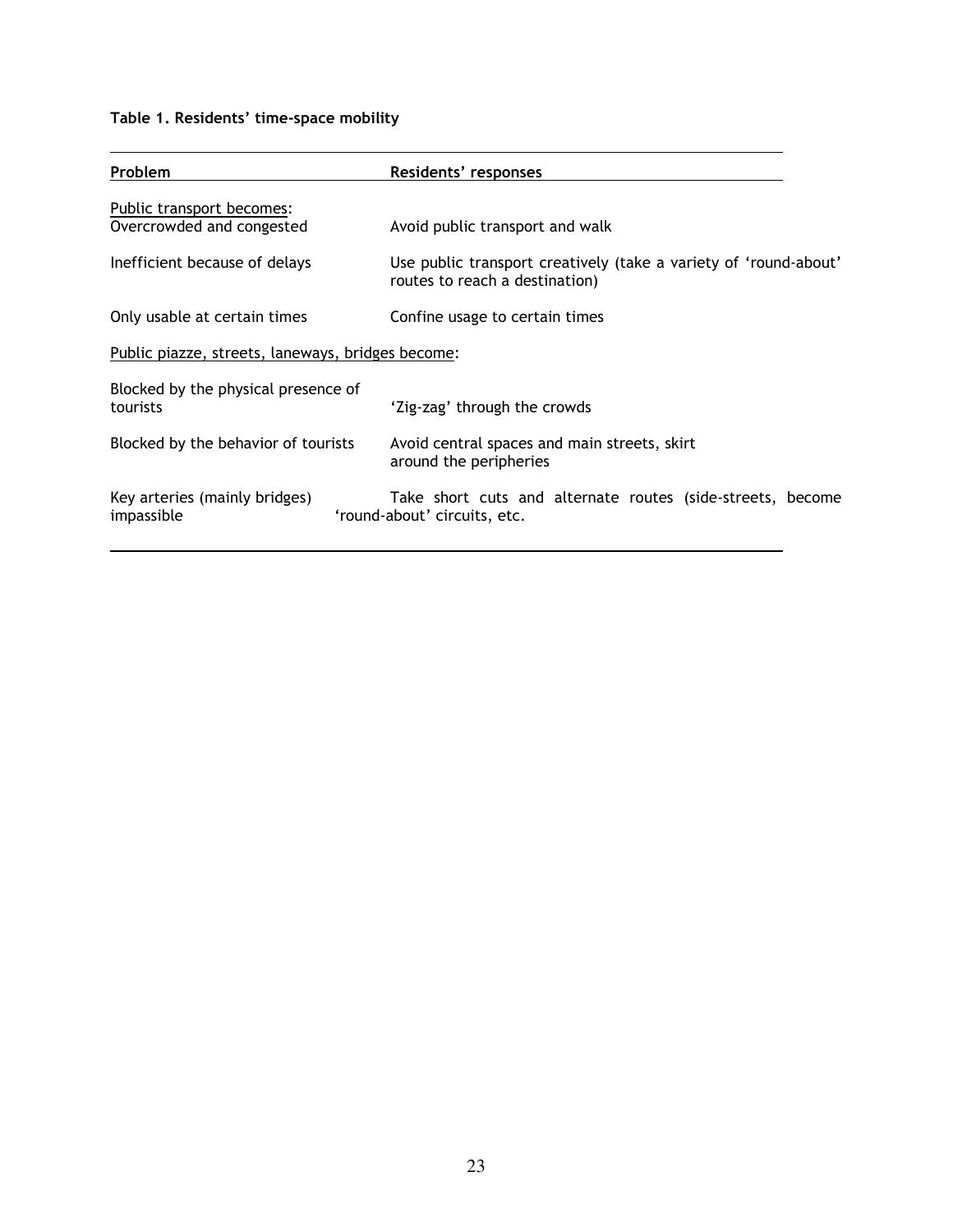# Table 2. Tourists' Influence on residents' mobility within the city

| Influence                                                     | Yes (%) | No(%) |
|---------------------------------------------------------------|---------|-------|
| Does the presence of tourists influence:                      |         |       |
| the routes you choose to move around the city?                | 56.3    | 43.7  |
| the frequency with which you go to certain parts of the city? | 26.6    | 73.4  |
| the timing of your movements around the city?                 | 23.4    | 76.6  |
| the parts of the city in which you tend to concentrate your   |         |       |
| day-time activities?                                          | 20.9    | 79.1  |
| the parts of the city in which you tend to concentrate your   |         |       |
| night-time activities?                                        | 12.0    | 88.0  |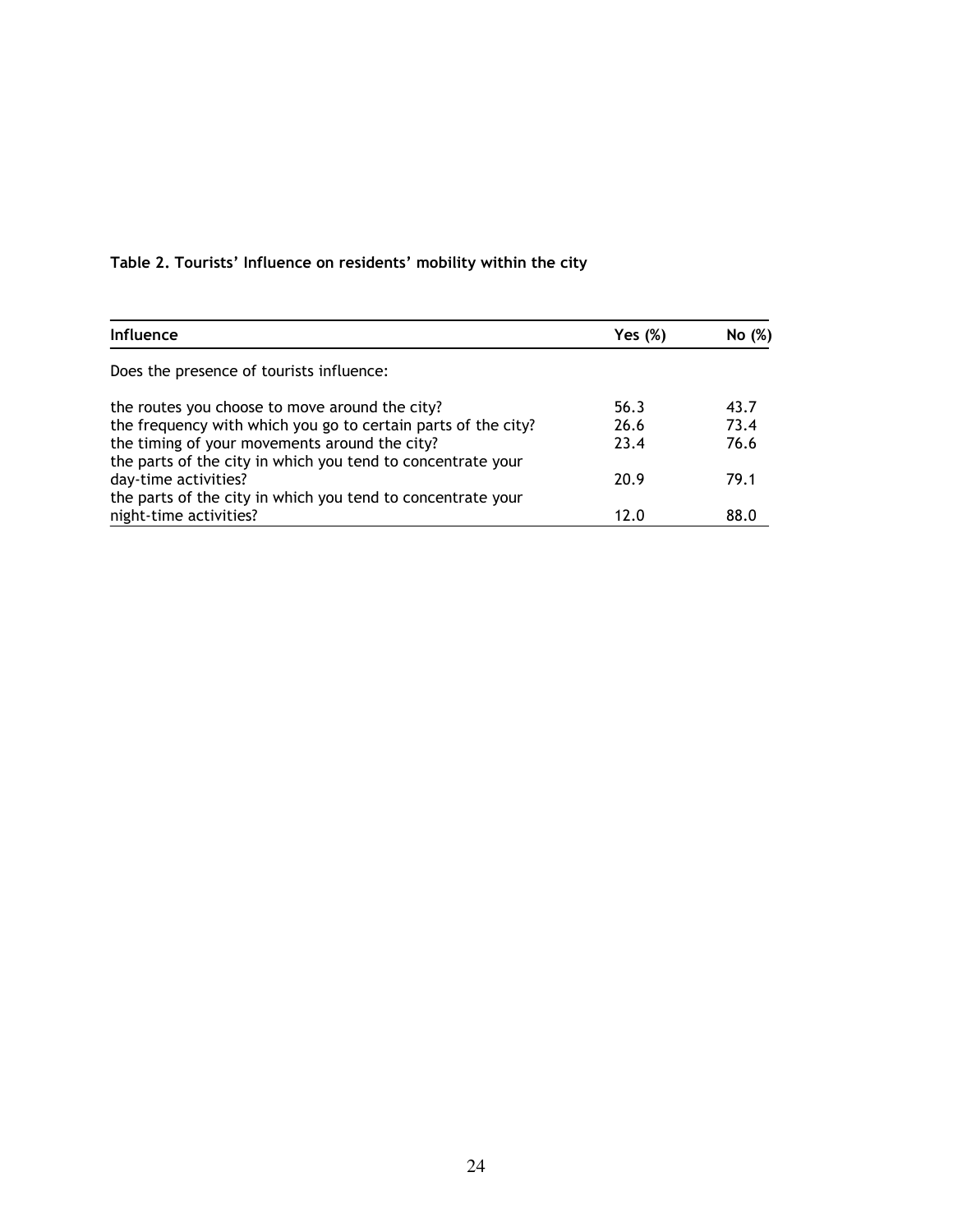# Table 3. Local perspectives on the main benefits and costs of tourism

| The main benefits of tourism $(N=158)$                                                        | %            | The main costs of tourism $(N=158)$                                                                   | %            |
|-----------------------------------------------------------------------------------------------|--------------|-------------------------------------------------------------------------------------------------------|--------------|
| Increases employment opportunities                                                            | 69.6         | Increases price of goods and services                                                                 | 70.3         |
| Increases demand for local artisanal<br>products                                              | 46.8         | Causes over-crowding/congestion                                                                       | 67.7         |
| Improves cultural service provision                                                           | 34.2         | Increases the costs of property                                                                       | 55.7         |
| Improves per capita income in general 31.0                                                    |              | Creates waste                                                                                         | 50.6         |
| Preserves historic buildings and<br>monuments                                                 | 31.0         | Creates resentment / negative feelings<br>towards tourists                                            | 21.5         |
| Improves transport infrastructure<br>Enriches local culture through<br>contact with outsiders | 11.4<br>27.8 | Transforms the city into a<br>museum/playground<br>Detracts from the enjoyment of living in<br>Venice | 17.1<br>13.9 |
| Improves the quality of public services                                                       | 8.2          | Decreases opportunities for shopping                                                                  | 10.1         |
| Increases provision of public<br>recreational spaces                                          | 5.7          | Makes it difficult to go to museums /<br>theatres, etc.                                               | 8.2          |
| Improves quality of life                                                                      | 4.4          | Discourages people from bringing their<br>children into the city-centre                               | 8.2          |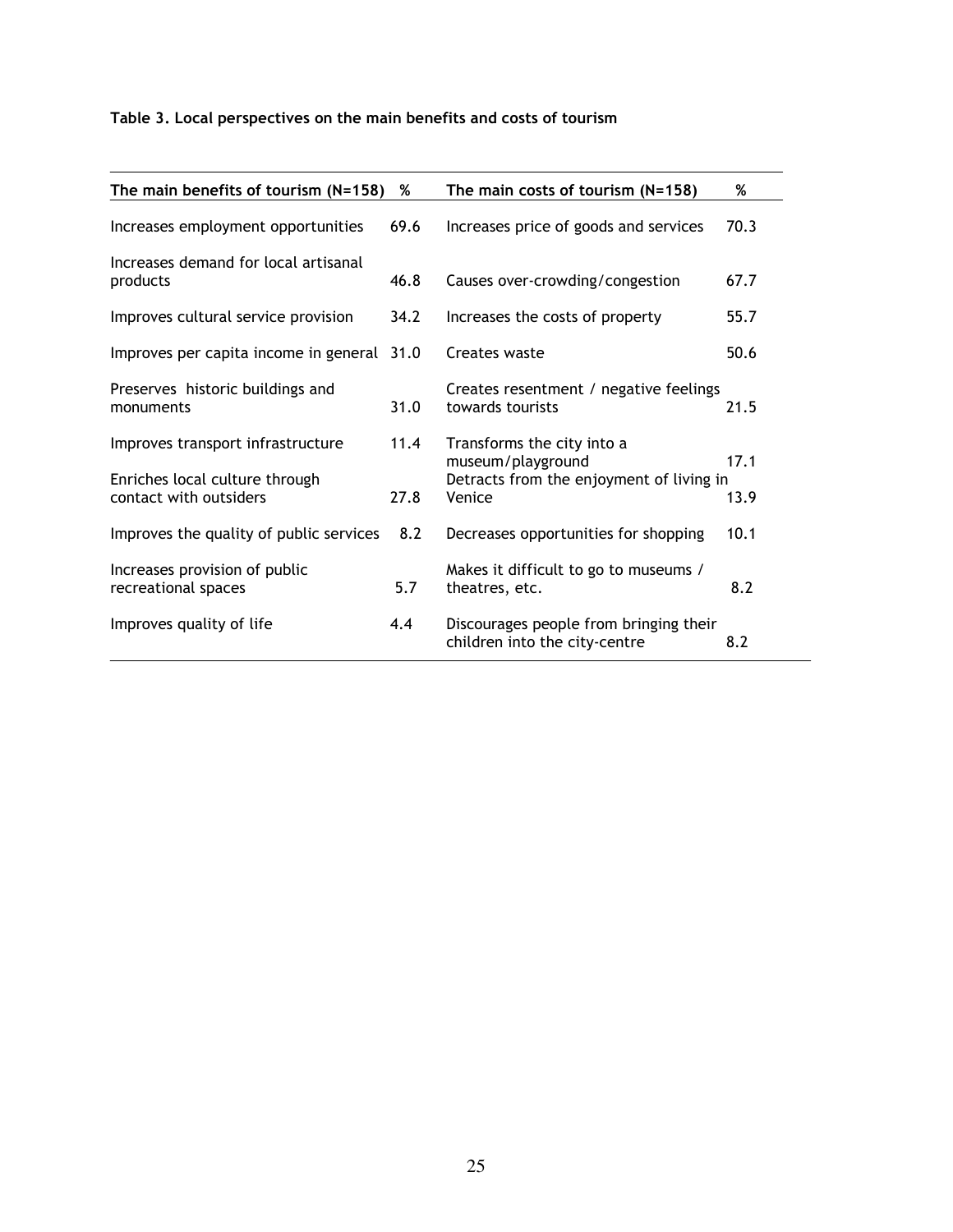# Table 4. Benefits and costs in comparative perspective

| Statement (N=158)                                                   | % in agreement |
|---------------------------------------------------------------------|----------------|
| 1. The benefits of tourism outweigh the costs                       | 41.5           |
| 2. The costs of tourism outweigh the benefits                       | 29.3           |
| 3. The costs outweigh the benefits but there is no alternative      | 12.9           |
| 4. There's an acceptable balance between the costs and the benefits | 16.3           |